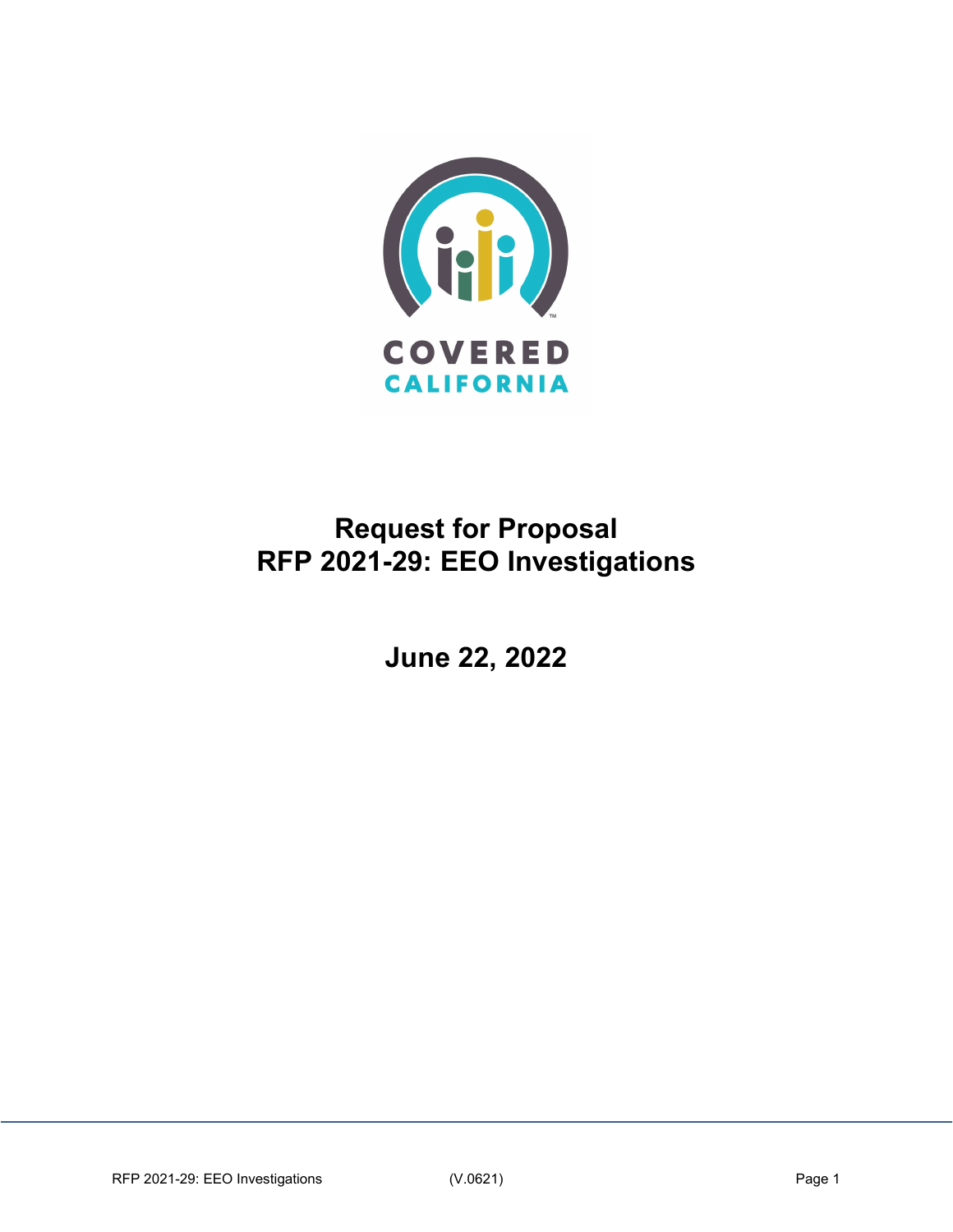# **TABLE OF CONTENTS**

| 1 <sub>1</sub> |      |                                                                  |  |
|----------------|------|------------------------------------------------------------------|--|
|                | 1.1  |                                                                  |  |
|                | 1.2  |                                                                  |  |
|                | 1.3  |                                                                  |  |
|                | 1.4  |                                                                  |  |
|                | 1.5  |                                                                  |  |
|                | 1.6  |                                                                  |  |
|                | 1.7  |                                                                  |  |
|                | 1.8  |                                                                  |  |
|                | 1.9  |                                                                  |  |
|                | 1.10 |                                                                  |  |
|                | 1.11 |                                                                  |  |
|                | 1.12 |                                                                  |  |
|                | 1.13 |                                                                  |  |
|                | 1.14 |                                                                  |  |
|                | 1.15 |                                                                  |  |
|                | 1.16 |                                                                  |  |
|                | 1.17 |                                                                  |  |
|                | 1.18 |                                                                  |  |
| 2.             |      |                                                                  |  |
|                | 2.1  |                                                                  |  |
|                | 2.2  |                                                                  |  |
|                | 2.3  |                                                                  |  |
| 3.             |      |                                                                  |  |
|                | 3.1  |                                                                  |  |
|                | 3.2  |                                                                  |  |
|                | 3.3  | Scope of Work                                                    |  |
|                | 3.4  |                                                                  |  |
|                | 3.5  |                                                                  |  |
|                | 3.6  |                                                                  |  |
| 4.             |      |                                                                  |  |
|                | 4.1  | Proprietary Information and Confidential Status of Responses  17 |  |
|                | 4.2  |                                                                  |  |
|                | 4.3  |                                                                  |  |
| 5.             |      |                                                                  |  |
|                | 5.1  |                                                                  |  |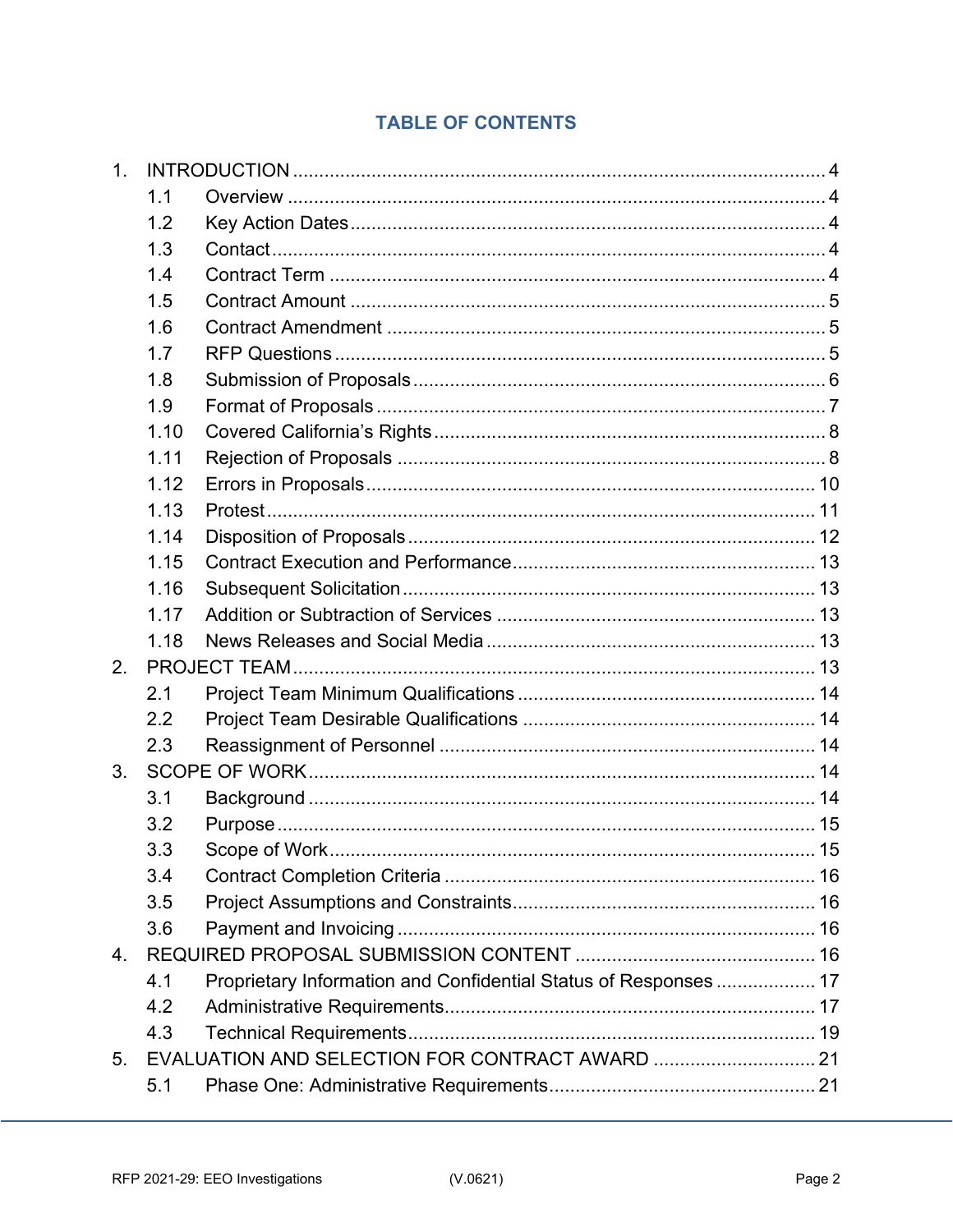| 6. |     |  |
|----|-----|--|
|    | 61  |  |
|    | 6.2 |  |
|    | 6.3 |  |
|    | 6.4 |  |
|    |     |  |
|    |     |  |
| 8  |     |  |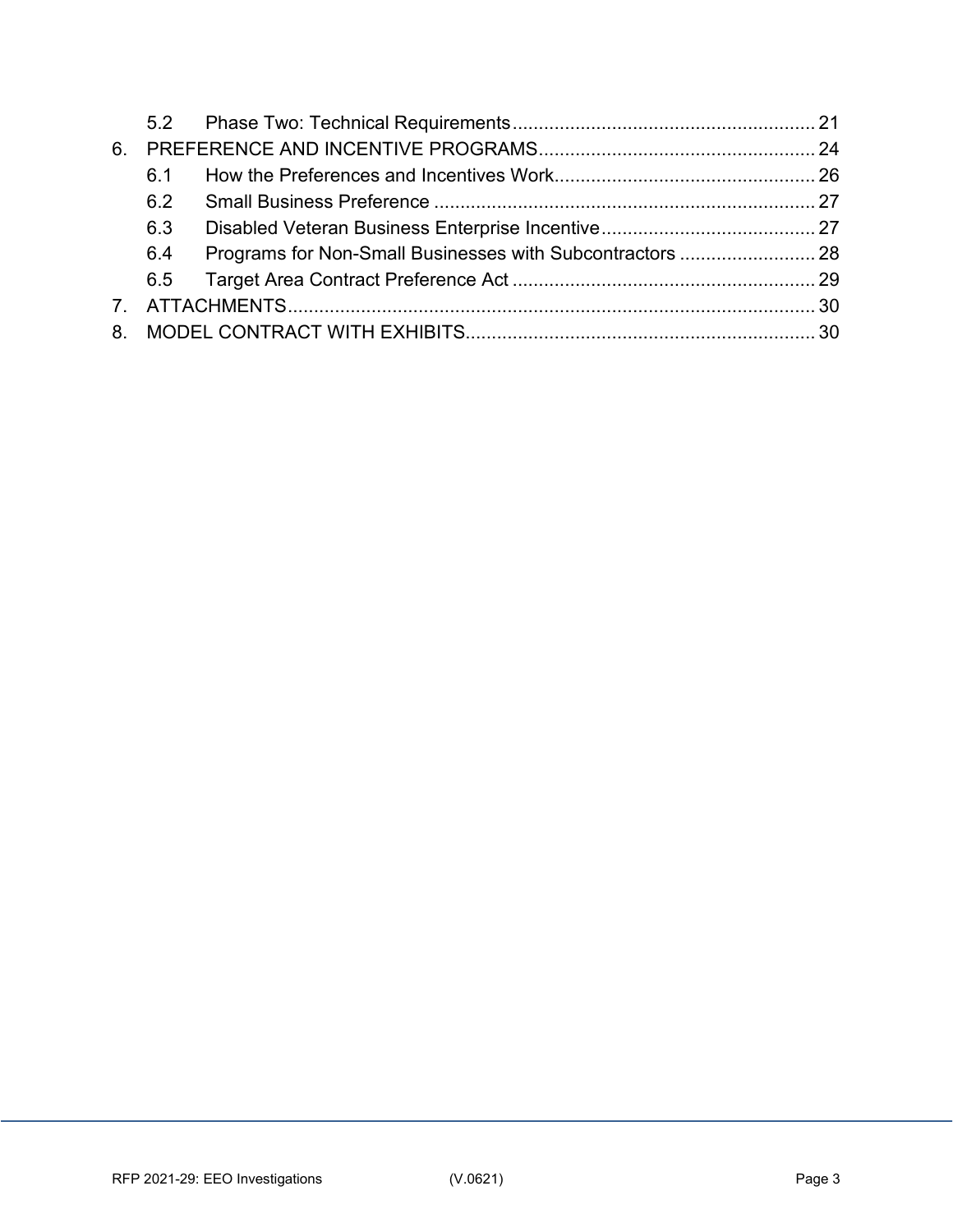## <span id="page-3-0"></span>**1. INTRODUCTION**

#### <span id="page-3-1"></span>**1.1 Overview**

Potential Proposers are invited to review and respond to this Request for Proposal (RFP). By submitting a proposal, the Proposer organization agrees to the terms and conditions stated in this RFP.

**Potential Proposers should carefully read this document and all attachments in their entirety, as they may contain binding provisions that affect the rights and obligations of Proposer organizations.** Proposers must comply with the instructions contained in this document. Proposals for this RFP must be submitted to the Covered California contact designated in Section 1.3 below.

## <span id="page-3-2"></span>**1.2 Key Action Dates**

Proposers are advised of the key dates and times shown in the table below and are required to adhere to them. All times noted in this document are Pacific Time (PT).

| Request for Proposal Release Date:       | June 22, 2022                        |
|------------------------------------------|--------------------------------------|
| RFP Questions Due Date and Time:         | June 27, 2022 by 1:00 PM (PST)       |
| <b>Responses to Questions Posted By:</b> | <b>July 5, 2022</b>                  |
| Proposal Due Date and Time:              | July 19, 2022 by 1:00 PM (PST)       |
| Notice of Intent to Award:               | Week of August 8, 2022               |
| Anticipated Contract Term:               | September 1, 2022 to August 31, 2025 |

#### **KEY ACTION DATES**

## <span id="page-3-3"></span>**1.3 Contact**

For questions regarding this RFP, contact Covered California via email at [HBEXSolicitation@covered.ca.gov](mailto:HBEXSolicitation@covered.ca.gov) with "RFP 2021-29" in the subject line. The Covered California contact for this solicitation is Julie Chan.

Please reference the RFP number in all communications. Phone calls will not be accepted.

## <span id="page-3-4"></span>**1.4 Contract Term**

The initial term of the contract shall be for three (3) years, from September 1, 2022 to August 31, 2025; however, the contract term is subject to change and may be amended. The resulting contract will be of no force or effect until signed by both parties. Performance shall not commence until a valid contract has been executed between the successful Proposer and Covered California. Covered California will not pay for any services performed prior to the execution of a valid contract.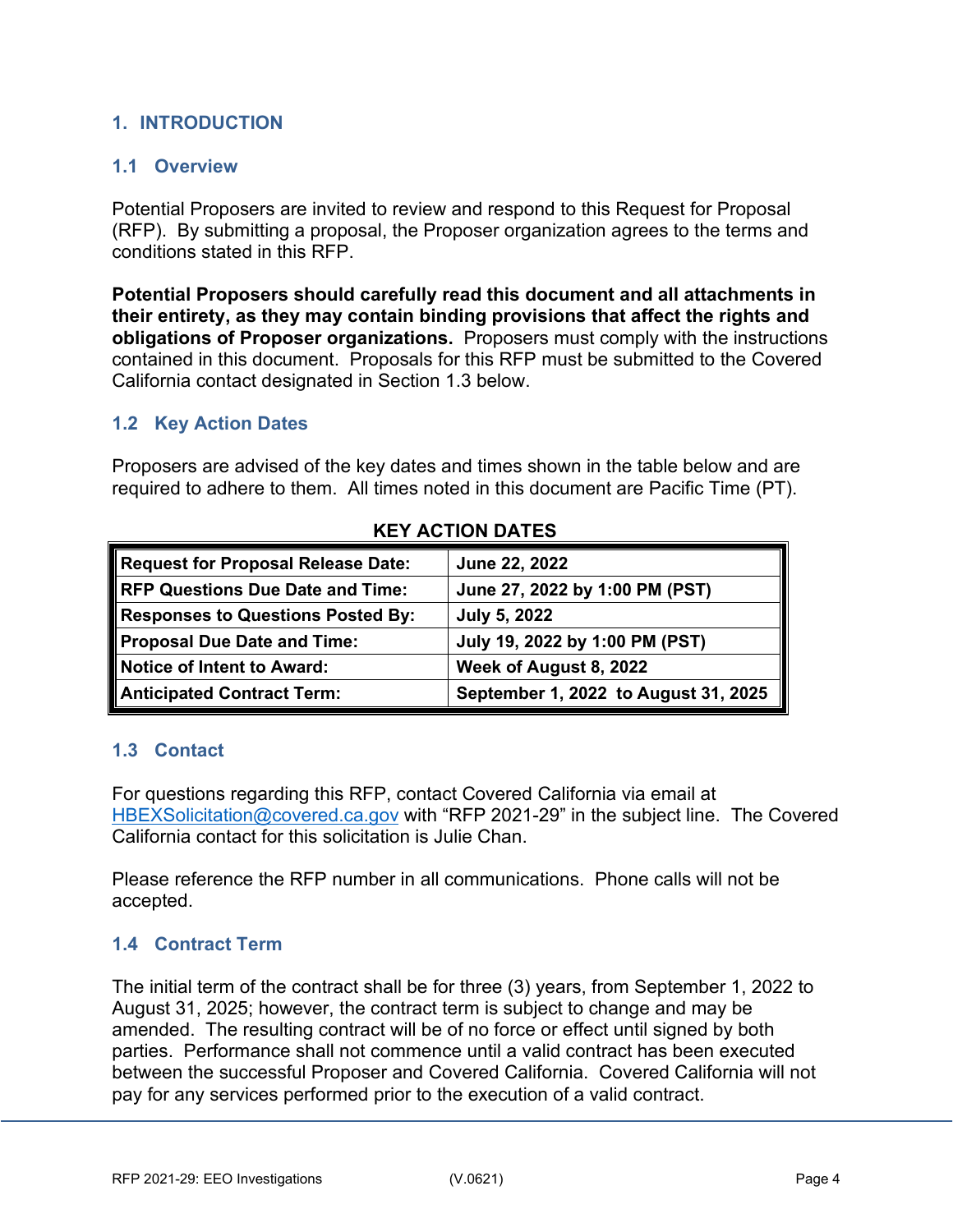## <span id="page-4-0"></span>**1.5 Contract Amount**

Proposal submissions shall not exceed \$450,000.00 in total proposed costs. Proposals that exceed this amount will not be considered for selection. It is expected that the approved funding for the contract will not exceed approximately \$150,000.00 per year for the term of the contract, including any extensions of the term.

Funding is subject to annual budget approval by the Covered California Board of Directors. If full funding does not become available, Covered California may terminate or amend the contract to reflect reduced funding and reduced deliverables.

## <span id="page-4-1"></span>**1.6 Contract Amendment**

Covered California may, at its sole discretion, extend the term of the contract for two (2) years. The total number of contract years shall not exceed five (5) years.

The parties may increase or decrease funding through an amendment, but cannot exceed the amount or rates set by Contractor's proposal. Funding for options years may not be used in advance and may not exceed the funding amount set in the initial contract term unless authorized by the solicitation.

Any amendment will require Covered California's approval in accordance with its policies and procedures. An amendment may require a formal resolution from the Covered California Board of Directors before Covered California can execute it.

## <span id="page-4-2"></span>**1.7 RFP Questions**

Prospective Proposers must submit any questions regarding this RFP by the due date and time specified in the Key Action Dates table in Section 1.2. Only questions sent to the email address provided in Section 1.3 will be accepted. Prospective Proposers must provide enough specific information to enable Covered California to identify and respond to their questions. When submitting questions, please reference the RFP number in the subject line.

Responses to questions received during the RFP Questions time period will be posted on the website at [http://hbex.coveredca.com/solicitations.](http://hbex.coveredca.com/solicitations/) Proposers who fail to report a known or suspected problem with this RFP or who fail to seek clarification or correction of this RFP do so at their own risk.

In its sole discretion, Covered California may contact a prospective Proposer to seek clarification or additional information regarding any question received.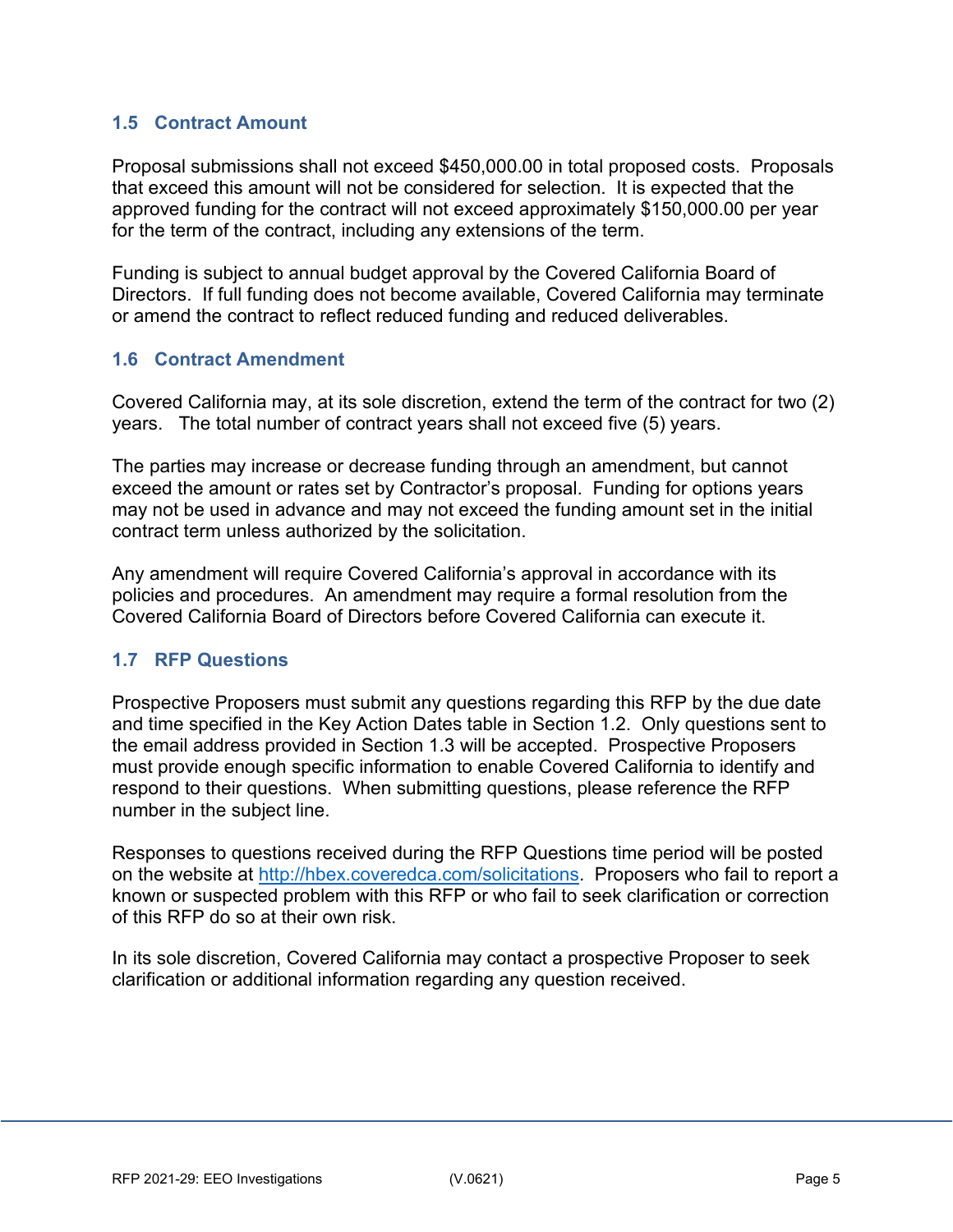## <span id="page-5-0"></span>**1.8 Submission of Proposals**

- 1. Proposers' Cost: Costs for developing proposals and attending Proposers' Conferences are entirely and solely the responsibility of the Proposer and are not chargeable to Covered California.
- 2. Completion of Proposals: Proposers are required to be both responsive (fully compliant) and responsible (capable and qualified to perform work) relative to the solicitation requirements. Proposals must be complete in all respects and contain all required items as described in the requirements established within this RFP, its attachments, and any written responses to questions or amendments posted by Covered California on its website. A proposal may be rejected by Covered California, in its sole discretion, if the proposal is conditional, incomplete, or irregular in any way. A proposal must be rejected by Covered California if any defect or irregularity constitutes a material deviation from the RFP requirements as determined by Covered California, in its sole discretion.
- 3. False or Misleading Statements: Proposals which contain false or misleading statements, or which provide references that do not support an attribute or condition claimed by the Proposer may be rejected. If, in the sole opinion of Covered California, such information was intended to mislead Covered California in its evaluation of the proposal or was included as a result of gross negligence attributable to the Proposer, and the attribute, condition, or capability is a requirement of this RFP, it shall be grounds for rejection of the proposal.
- 4. Errors: If a Proposer discovers any ambiguity, conflict, discrepancy, omission, or other error in this RFP, the Proposer shall immediately notify Covered California of such error by emailing the contact in Section 1.3 and shall request a modification or clarification of the RFP. Modifications or clarifications will be given by written notice posted on the website at [http://hbex.coveredca.com/solicitations](http://hbex.coveredca.com/solicitations/) without divulging the source of the request for modification or clarification. Covered California shall not be responsible for a Proposer's failure to correct errors, nor for any Proposer's failure to regularly and timely check the website for changes.
- 5. Importance of Meeting Deadlines: Proposers are responsible and assume all risks for the delivery and receipt by Covered California of all proposal submissions prior to the submission deadline. The stated deadlines for submitting a proposal and all required materials for receipt by Covered California will be strictly enforced. Submissions that are incomplete or received after the stated deadline may not be accepted.
- 6. Assessment of Proposals: All proposals will be assessed based on the evaluation criteria as set forth in this RFP and at Covered California's sole discretion. The selection and contract award, if made, will be made to a single Proposer unless otherwise specified in this RFP. The Scope of Work (SOW) and the selected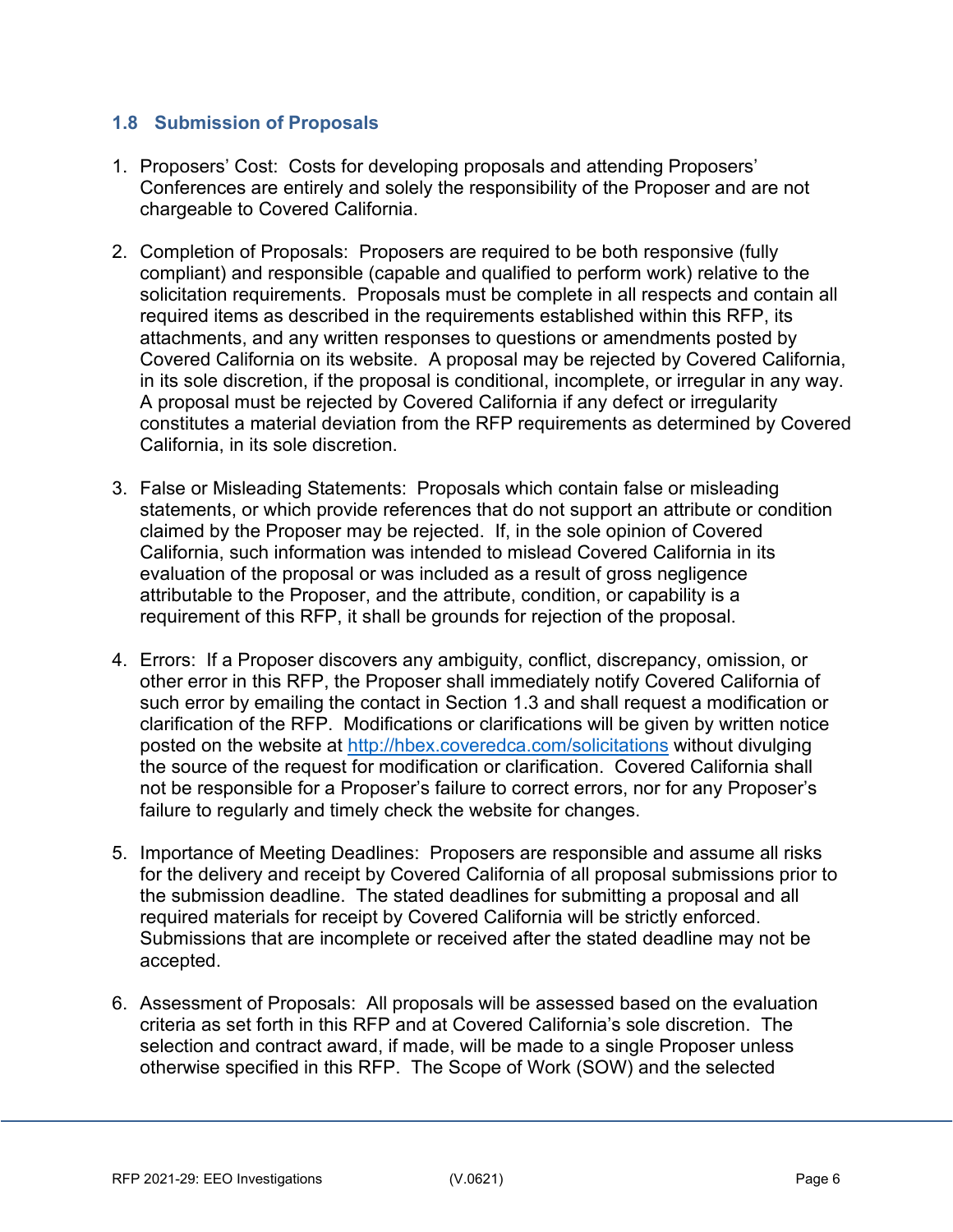Proposer's proposal, including proposed cost, will be incorporated by reference into the resulting contract.

## <span id="page-6-0"></span>**1.9 Format of Proposals**

Proposers must submit a proposal package that contains all required attachments, documents, narrative responses, and Model Contract exhibits. Proposals must be submitted electronically via email to [HBEXSolicitation@covered.ca.gov](mailto:HBEXSolicitation@covered.ca.gov) with "RFP 2021-29" in the subject line. Hard copy proposals will not be accepted and will be deemed non-responsive.

1. Electronic Signatures

Proposers may sign required attachments and documents electronically or with ink, so long as the attachments and documents are submitted in PDF format. Signatures must be provided by an authorized signatory who is authorized to contractually bind the Proposer organization.

- 2. Narrative Format
	- a. Narrative portions of proposals should be prepared to provide a straightforward, concise delineation of the Proposer's capabilities to satisfy the requirements of this RFP. Emphasis should be on conformance with the RFP instructions, responsiveness to the RFP requirements, and completeness and clarity of content. Expensive bindings, colored displays, promotional materials, etc., are not necessary nor desired.
	- b. Proposers must follow the format requirements listed below for all narrative portions of the proposal submission. Failure to do so may result in an entire proposal or affected section not being read or evaluated, at Covered California's sole discretion.
		- 1) Use a Times New Roman, Arial, or Calibri font of at least 12-point size throughout unless a form is required by Covered California that contains a smaller font.
		- 2) Use one-inch margins at the top, bottom, and sides.
		- 3) Sequentially number the pages in each section and clearly identify each section in the order requested. When a page limit is noted, pages exceeding the limit will not be reviewed or scored. It is not necessary to paginate the required forms.
		- 4) Place the Proposer organization's name in a header or footer on every page. If the Proposer's name is not already entered elsewhere on a completed certification or form, add it to a header, footer, or signature block.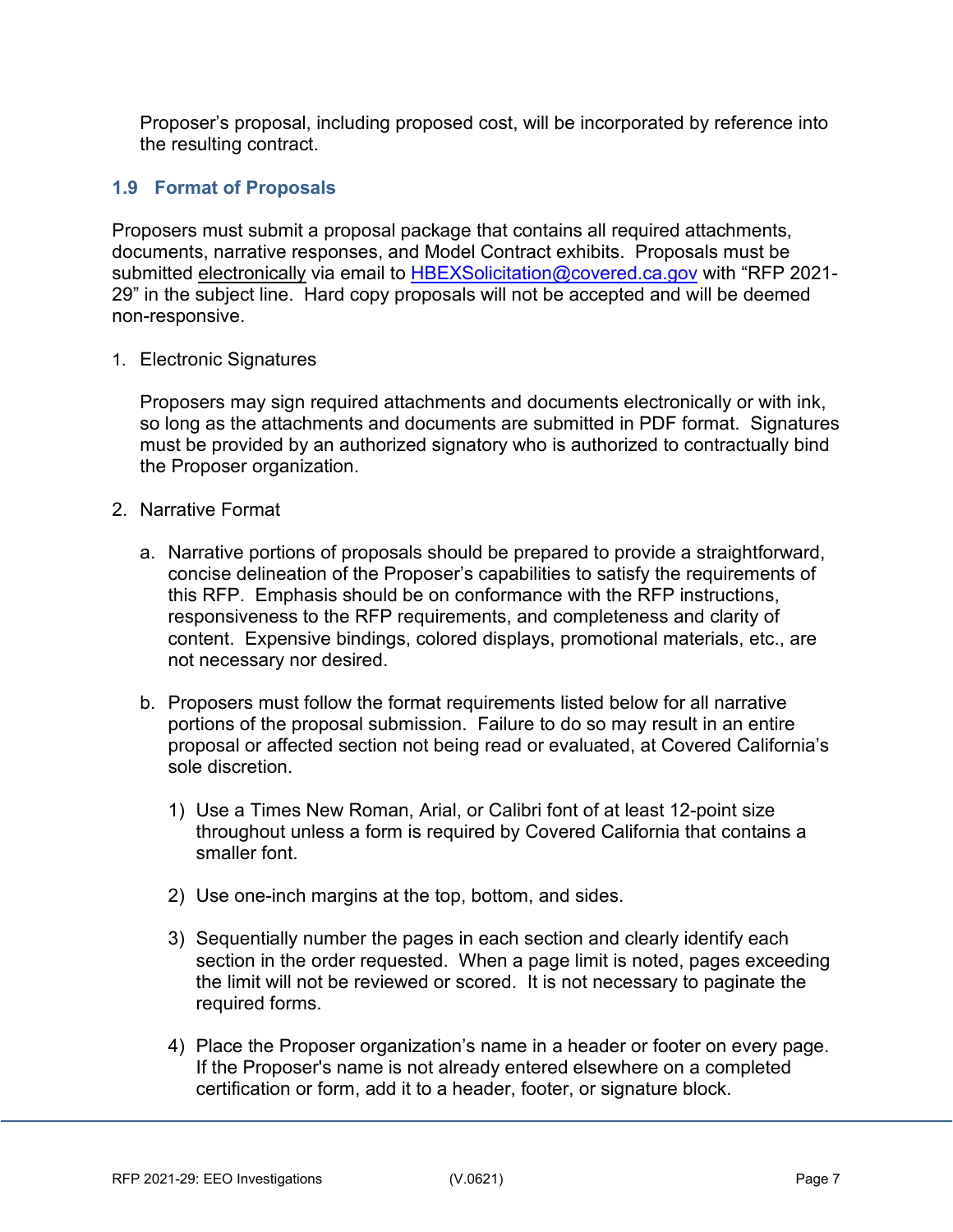#### 3. Model Contract with Exhibits

All proposals must be based on and conform to the Model Contract provided with this solicitation. Proposers should review the Model Contract in its entirety prior to submitting a proposal. Proposers must submit as part of their proposals any changes or exceptions to the Model Contract that they wish to negotiate. However, extensive or significant changes or exceptions to the Model Contract may make the proposal non-responsive to the RFP if Covered California, in its sole discretion, determines that the proposed changes or exceptions materially change the contractual relationship between the parties. Proposer-suggested changes or exceptions to the Model Contract exhibits must be documented via tracked changes to the documents using Microsoft® Word®. All Model Contract changes or exceptions must be included in the proposal package at the time of submission. No additional changes or exceptions may be presented during contract negotiations. Covered California reserves the right to reject all changes and exceptions in the proposal package.

## <span id="page-7-0"></span>**1.10 Covered California's Rights**

1. Verification of Proposer Information

By submitting a proposal, the Proposer authorizes Covered California to do the following:

- i. Verify any and all claims made by the Proposer, including, but not limited to, verification of prior experience and possession of all other required qualifications; and
- ii. Check any and all references identified by the Proposer, or any other resource known or identified by Covered California, to confirm the Proposer's business integrity and history of providing effective, efficient, competent, and timely goods and/or services.
- 2. Covered California may, in its sole discretion, modify the RFP prior to the proposal submission deadline by the issuance of an addendum on the website listed at [http://hbex.coveredca.com/solicitations.](http://hbex.coveredca.com/solicitations/)
- 3. Covered California reserves the right to reject any proposal that does not satisfy the requirements set forth in this RFP. Before submitting a response to this RFP, prospective Proposers should review and correct all errors and confirm compliance with all RFP requirements.

## <span id="page-7-1"></span>**1.11 Rejection of Proposals**

Deviations may cause a proposal to be deemed non-responsive and to not be considered for award. Covered California may reject any or all proposals and/or may waive any immaterial deviation or defect in a proposal. Covered California's waiver of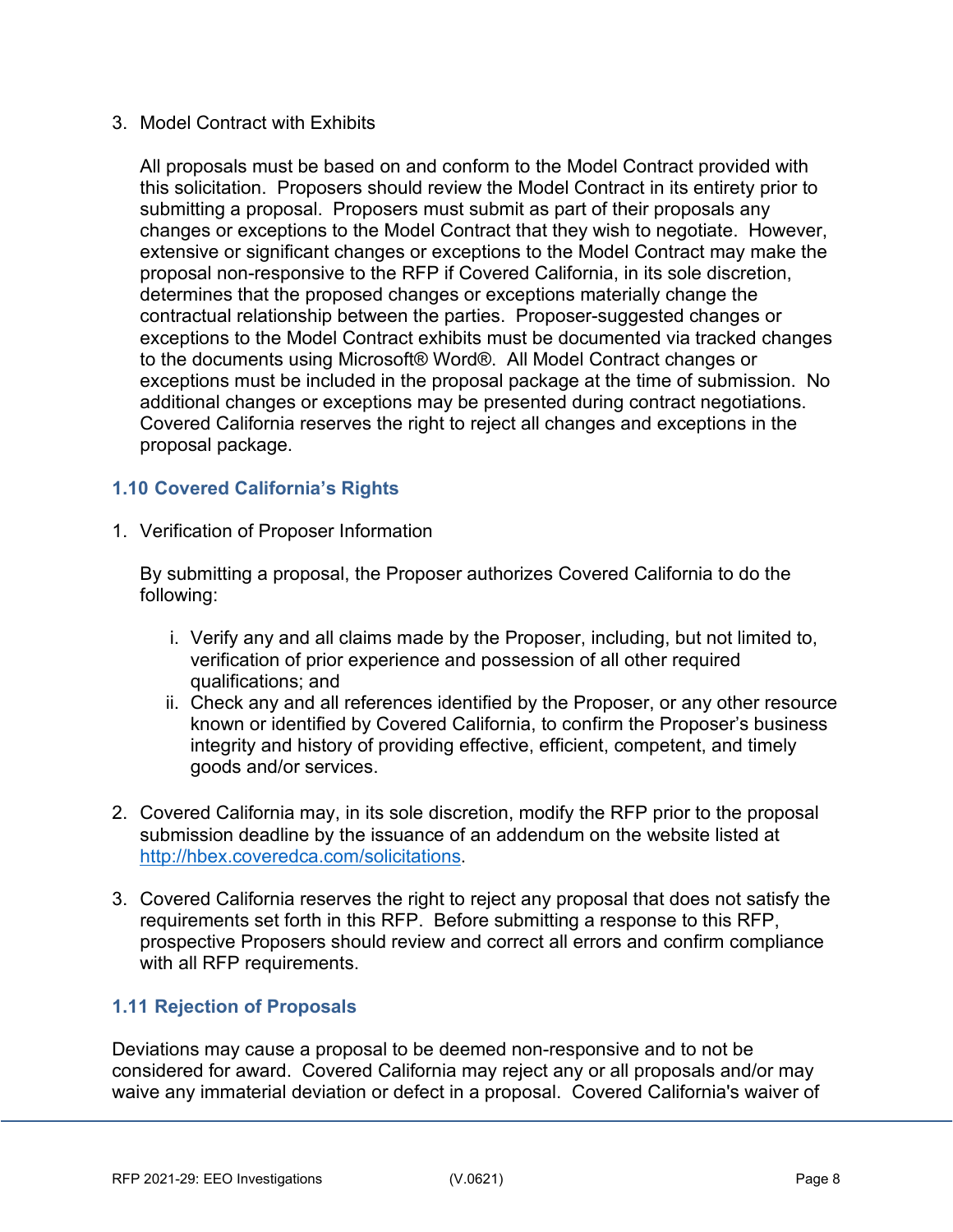any immaterial deviation or defect shall in no way modify the RFP documents or requirements and shall not excuse the Proposer from full compliance with the RFP specifications if awarded the contract.

Proposals that are not received by the date and time specified in Section 1.2 Key Action Dates will be maintained separately from proposals that have been timely received. Proposals received after the due date may only be considered upon written approval of Covered California's Executive Director or his/her designee specifying the reason(s) for acceptance and consideration of the untimely proposal.

Issuance of this RFP in no way constitutes a commitment by Covered California to award a contract. Covered California reserves the right to do the following:

- i. Reject any or all proposals received in response to this RFP, or portions of proposals;
- ii. Amend or cancel this RFP at any time, after which Covered California may reissue the RFP at a later date; and
- iii. Consider a Proposer's past contract performance with Covered California in its selection of a Proposer pursuant to this RFP.
- 1. Non-Responsive Proposals

A proposal may be deemed non-responsive and subsequently rejected if any of the following occur:

- i. The proposal is received after the exact time and date set forth in Section 1.2 Key Action Dates for receipt of each submission;
- ii. The Proposer fails to meet one or more of the minimum qualifications specified in Section 2, Project Team;
- iii. The Proposer fails to submit or fails to complete and sign any required attachments as instructed in this RFP;
- iv. The proposal contains false, inaccurate, or misleading statements or references;
- v. The Proposer is unwilling or unable to fully comply with Covered California's proposed contract provisions; or
- vi. The Proposer supplies conditional cost information, incomplete cost information, or cost information containing unsigned/uninitiated alterations or irregularities.
- 2. Business in Good Standing

Proposer acknowledges that when agreements are to be performed in the State of California by corporations or vendors, Covered California will verify, prior to awarding any State contract, the following information in order to ensure that all obligations due to the State are fulfilled: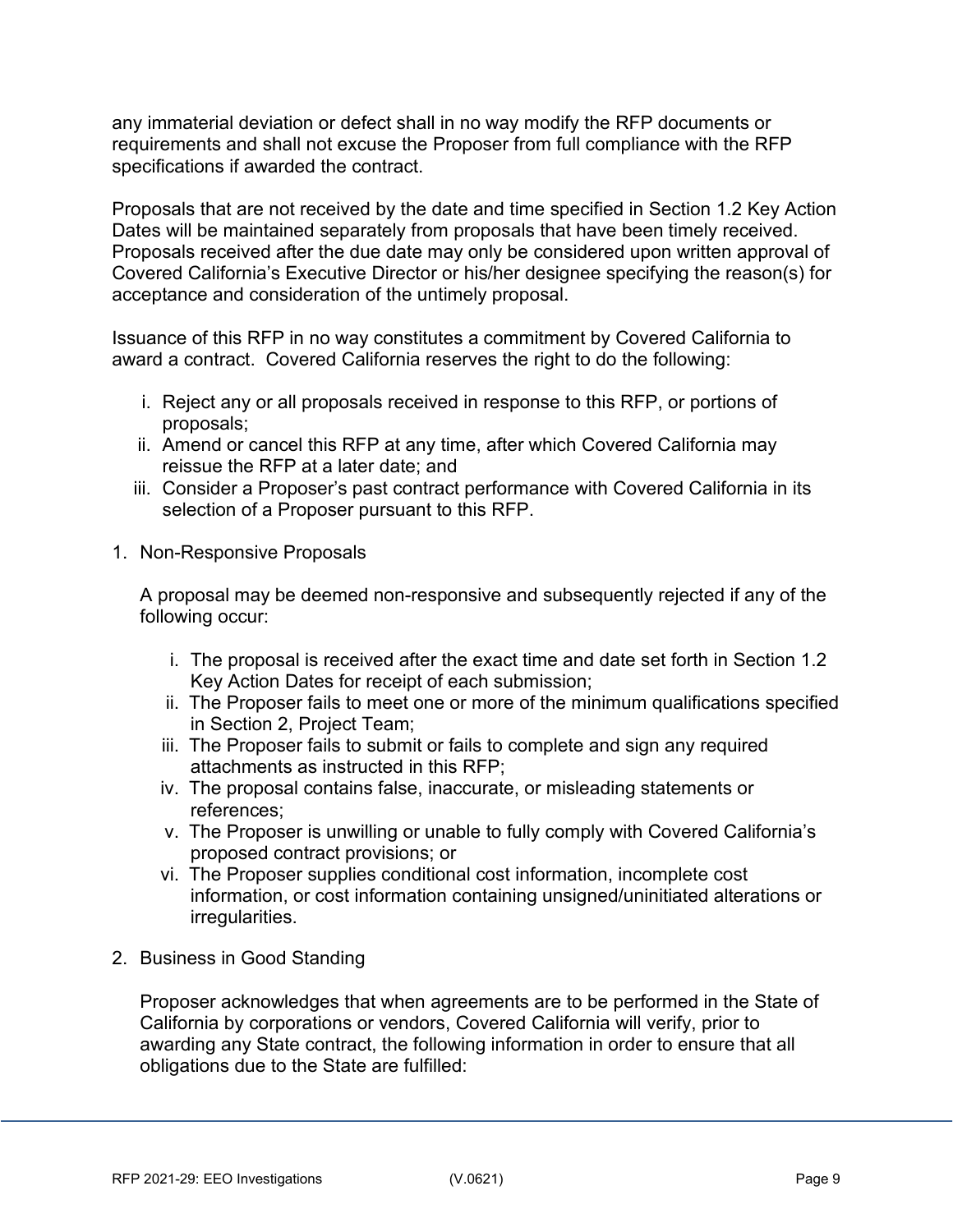a. Corporation in Good Standing

As required by California law, Proposer organizations must be in good standing and qualified to do business in California at the time of submitting a proposal and, if selected by Covered California, during the entire term of the contract. If the Proposer organization is incorporated, the Proposer's status with the California Secretary of State (SOS) must be Active; a status of Cancelled or Suspended will cause the Proposer to be deemed non-responsive. This requirement does not apply to sole proprietors and general partnerships. Unless otherwise specified, the Proposer shall not submit copies of its organization's bylaws or Articles of Incorporation.

"Doing business" is defined in California Revenue and Taxation Code section 23101 as actively engaging in any transaction for the purpose of financial or pecuniary gain or profit. Although there are some statutory exceptions to taxation, rarely will a corporate contractor performing within the State not be subject to the franchise tax.

Both domestic and foreign (those incorporated outside of California) corporations must be in good standing in order to be qualified to do business in California.

b. State Tax Delinquency

Covered California will verify with the California Franchise Tax Board (FTB) and California Department of Tax and Fee Administration (CDTFA) that the Proposer is not on a prohibited list due to tax delinquencies. The proposal will be considered non-responsive if the Proposer is on any of these lists.

The list established by FTB can be found at: [https://www.ftb.ca.gov/about-ftb/newsroom/top-500-past-due-balances/corporate](https://gcc01.safelinks.protection.outlook.com/?url=https%3A%2F%2Fwww.ftb.ca.gov%2Fabout-ftb%2Fnewsroom%2Ftop-500-past-due-balances%2Fcorporate-income-tax-list.html&data=02%7C01%7CKarissa.Kanenaga%40covered.ca.gov%7C9ba1ee4bdbfb4d212a9808d6fbf38d78%7C466d2f7db1424b9c8cddeba5537a0f27%7C0%7C0%7C636973420802292691&sdata=ChGa6PUscbb9EMoluuHA1Mpba6jZOhDsOceDG5jTk1A%3D&reserved=0)[income-tax-list.html.](https://gcc01.safelinks.protection.outlook.com/?url=https%3A%2F%2Fwww.ftb.ca.gov%2Fabout-ftb%2Fnewsroom%2Ftop-500-past-due-balances%2Fcorporate-income-tax-list.html&data=02%7C01%7CKarissa.Kanenaga%40covered.ca.gov%7C9ba1ee4bdbfb4d212a9808d6fbf38d78%7C466d2f7db1424b9c8cddeba5537a0f27%7C0%7C0%7C636973420802292691&sdata=ChGa6PUscbb9EMoluuHA1Mpba6jZOhDsOceDG5jTk1A%3D&reserved=0)

The list established by CDTFA can be found at: [https://www.cdtfa.ca.gov/taxes-and-fees/top500.htm.](https://www.cdtfa.ca.gov/taxes-and-fees/top500.htm)

## <span id="page-9-0"></span>**1.12 Errors in Proposals**

An error in a proposal may cause the rejection of that proposal; however, Covered California may, in its sole discretion, retain the proposal and make certain corrections. In determining if a correction will be made, Covered California will consider the conformance of the proposal to the format and content required by this RFP and any unusual complexity of the format and content required by this RFP.

1. If the Proposer's intent, as determined by Covered California, is clearly established based on its review of the complete proposal submission, Covered California may, in its sole discretion, correct an error based on that established intent.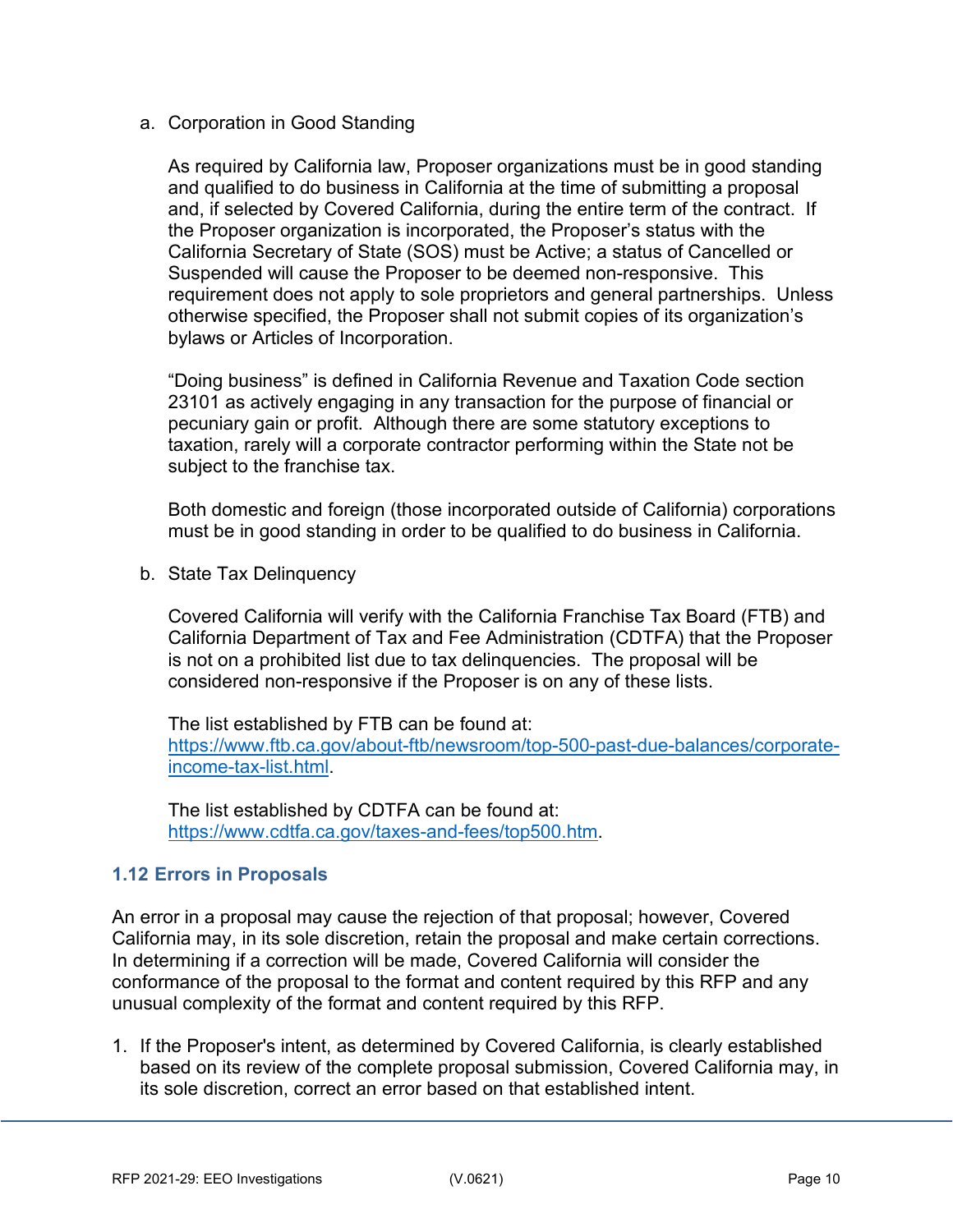- 2. Covered California may, in its sole discretion, correct obvious clerical errors.
- 3. A Proposer may modify a proposal after submission by withdrawing its original proposal and resubmitting a new one as long as it is received prior to the proposal submission deadline. Modifications offered by a Proposer in any other manner, oral or written, will not be considered.
- 4. A Proposer may withdraw its proposal by submitting a written withdrawal request to Covered California, signed by the Proposer or an authorized agent. Proposals may not be withdrawn subsequent to the proposal submission deadline without cause.
- 5. No oral understanding or contract shall be binding on either party.

Covered California reserves the right to contact any Proposer at any stage of the solicitation process to collect additional clarifying information, if deemed necessary and appropriate by Covered California.

## <span id="page-10-0"></span>**1.13 Protest**

Any protest properly submitted within five (5) business days of the posting of the Notice of Intent to Award will be considered. All protests will be reviewed and decided by the Executive Director or his/her designee. The following protest procedures shall be followed:

1. General

An unsuccessful Proposer may protest the intended award to another Proposer by following the terms and conditions outlined below. The protester challenging Covered California's intended award bears the burden of proof.

2. Grounds

Protester must cite the specific grounds for the protest and provide all facts and citations of law sufficient to support the protest and enable the Executive Director or his/her designee to make an informed, proper decision. Covered California will determine, in its sole discretion, if the protester has demonstrated sufficient grounds to allow the protest to be heard. Abuse of the protest process by unsuccessful Proposers for the purpose of securing confidential information about other Proposers will be rejected by Covered California. The sole grounds for a protest are:

- i. Protester reasonably believes that Covered California has acted in an arbitrary and capricious manner; and/or
- ii. Protester reasonably believes that Covered California committed an error in the proposal process as stated in the solicitation that is sufficiently material to justify invalidation of the intended award.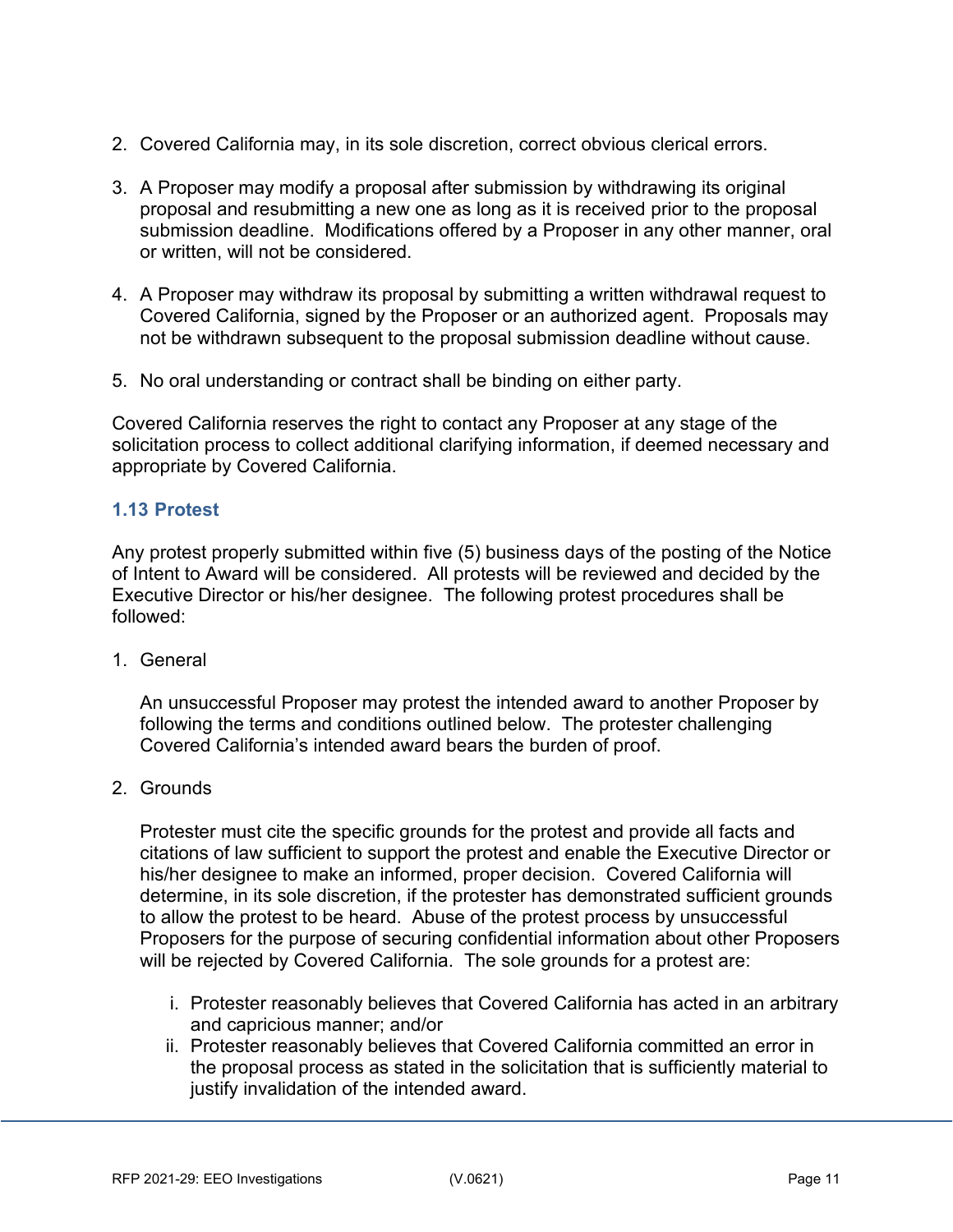There shall be no basis for protest if Covered California rejects all proposals.

3. Requirements for Protest

Protests must be submitted in writing, signed by an individual who is authorized to contractually bind the Proposer, and include all grounds and supporting facts and evidence upon which the protest is based, as well as all citations of law, rule, regulation or procedure upon which the protester relies. Protests must be delivered to Covered California at the address indicated below by certified or registered mail or in person, in which case the protester should obtain a delivery receipt. Protests must be received by Covered California no later than the close of business five (5) business days after the Notice of Intent to Award has been posted.

Protests must be mailed or delivered to the address shown below.

| <b>Mailing Address</b>                   |  |
|------------------------------------------|--|
| Covered California                       |  |
| Attn: Jessica Altman, Executive Director |  |
| 1601 Exposition Blvd.                    |  |
| Sacramento, CA 95815                     |  |

The Executive Director's or his/her designee's decision shall be final.

4. Terms of Protest

Scoring documents, evaluation and selection documents, other Proposers' submissions, or any other record created during the review of proposals submitted in response to this RFP are not public records and are exempt from disclosure as public records pursuant to Government Code section 100508(a).

A protester who has demonstrated a legitimate ground for protest as described above may be provided limited access to certain relevant, non-public information regarding the RFP and Covered California's consideration of submissions in response to the RFP upon the protester's execution of a Non-Disclosure Agreement provided by Covered California and the approval of Covered California's General Counsel or his/her designee. Trade secret, proprietary, and confidential information will be redacted from any documents disclosed to protester as part of the protest process.

## <span id="page-11-0"></span>**1.14 Disposition of Proposals**

Upon proposal opening, all documents submitted in response to this RFP become the property of the State of California.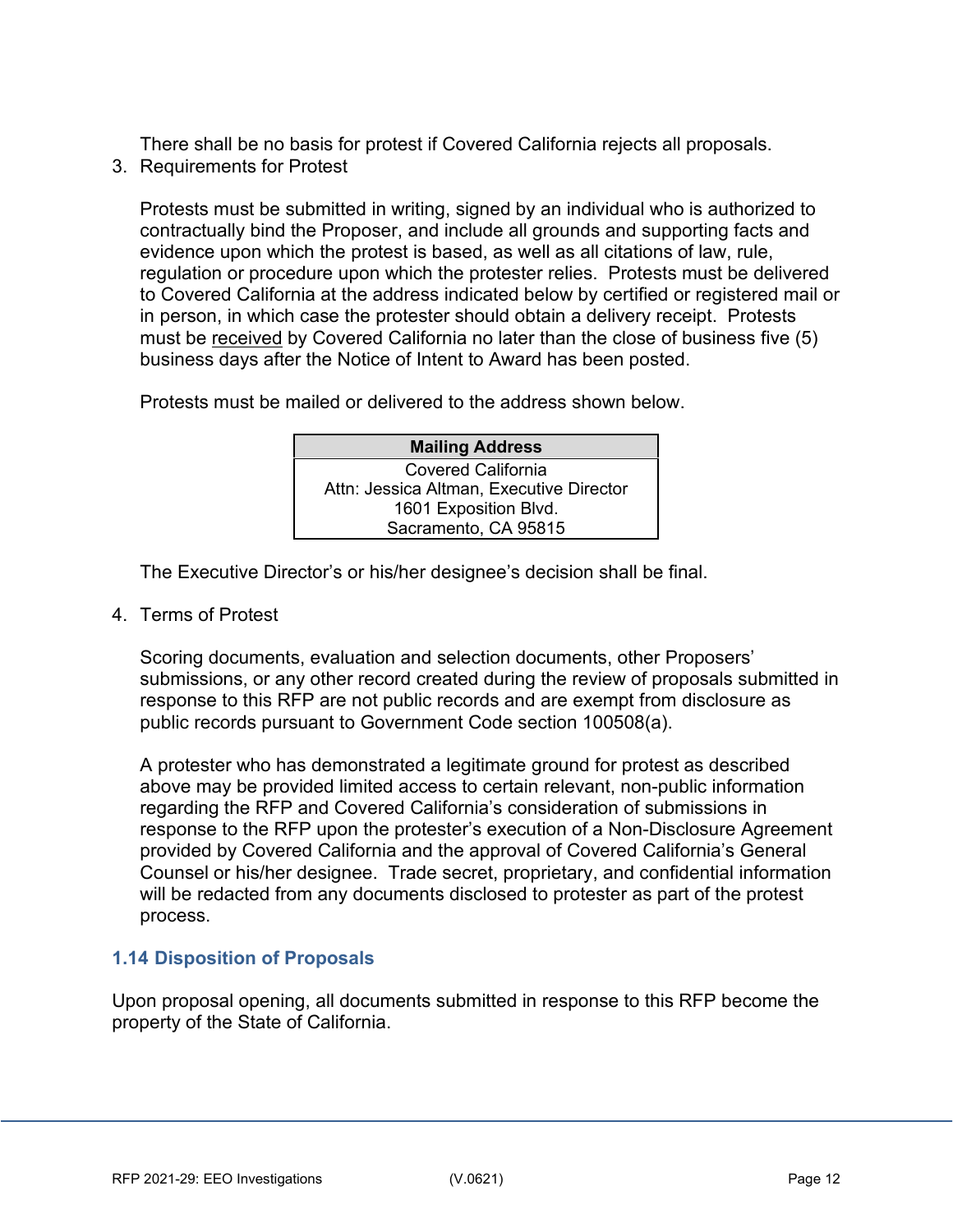## <span id="page-12-0"></span>**1.15 Contract Execution and Performance**

Performance shall begin no later than the date set forth in this RFP by Covered California and after the contract is fully executed, unless a later date is mutually agreed upon by Covered California and the Contractor. Notwithstanding any other provision, should the Contractor fail to commence work on the agreed date and time, Covered California reserves the right to terminate the contract upon five (5) business days written notice to the Contractor. In such an event, the Contractor shall be liable to Covered California for the difference between the Contractor's cost proposal and, if greater, the actual cost of performing the work by a replacement contractor.

All performance under the contract shall be completed before the termination date of the contract, unless an earlier date is specified in the contract.

## <span id="page-12-1"></span>**1.16 Subsequent Solicitation**

If at any time during the negotiation of a contract with the successful Proposer, Covered California determines it is not able to reach an agreement with the successful Proposer, Covered California may, in its sole discretion, terminate the negotiations and engage the next highest-scored Proposer without performing a subsequent solicitation.

## <span id="page-12-2"></span>**1.17 Addition or Subtraction of Services**

Notwithstanding that proposals have been submitted, at Covered California's sole discretion, the SOW may be modified prior to contract award to add or remove services through an addendum. If the date and time for submission of proposals has passed as of the time the addendum is posted and proposals have been received, Covered California, in its sole discretion, may restrict responses to the modified SOW so that only entities that submitted timely proposals in response to the initial RFP may respond to the addendum.

## <span id="page-12-3"></span>**1.18 News Releases and Social Media**

By submitting a proposal, Proposers and the selected Contractor agree that they will not issue news releases nor make statements to the news media or through social media channels pertaining to this RFP, their proposals, the contract, or work resulting therefrom, without first obtaining prior approval from Covered California.

## <span id="page-12-4"></span>**2. PROJECT TEAM**

Covered California seeks a team with experience and knowledge of the process outlined in this RFP and the Model Contract Exhibit A – Scope of Work. Proposers must demonstrate that the project team members who will be assigned to the project possess the experience, education, knowledge, and skills required to perform the work described in this RFP.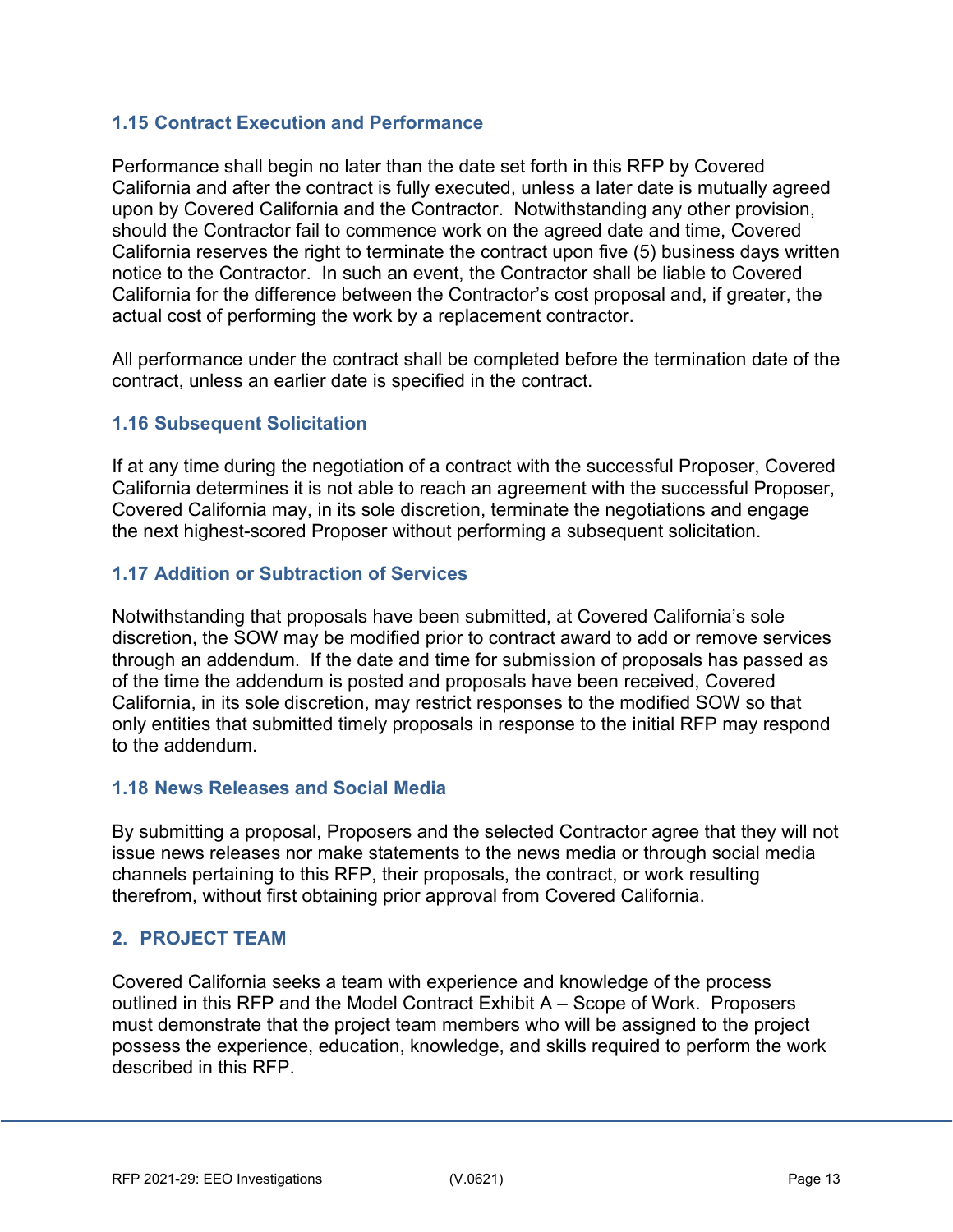## <span id="page-13-0"></span>**2.1 Project Team Minimum Qualifications**

The required minimum qualifications for Proposers include the following:

- 1. Proposer must have investigators who are either licensed as an attorney or private investigator by the appropriate regulatory agencies in California. must be;
- 2. Investigators must be capable of traveling to worksites throughout California in order to conduct interviews; and

## <span id="page-13-1"></span>**2.2 Project Team Desirable Qualifications**

Covered California seeks Proposers with the following desirable qualifications:

- 1. Investigators with knowledge of and experience with state and federal employment and discrimination laws;
- 2. Experience working with state agencies or general familiarity with state work environments.

## <span id="page-13-2"></span>**2.3 Reassignment of Personnel**

- 1. The Contractor shall not reassign nor substitute personnel assigned to the contract during the contract term without prior written approval of Covered California. If a Contractor employee is unable to perform duties due to illness, resignation, or other factors beyond the Contractor's control, the Contractor shall make every reasonable effort to provide suitable substitute personnel.
- 2. Substitute personnel shall not automatically receive the hourly rate of the individual or position being replaced. Covered California and the Contractor shall negotiate the hourly rate of any substitute personnel to the contract. The hourly rate negotiated shall be dependent, in part, on the experience and individual skills of the proposed substitute personnel; however, the negotiated rate shall not exceed the hourly rate stated in the contract.
- 3. Covered California reserves the right to require a Contractor employee to be removed from performing any work on the contract and on written notice to the Contactor, the Contractor shall assign an acceptable substitute employee.

## <span id="page-13-3"></span>**3. SCOPE OF WORK**

## <span id="page-13-4"></span>**3.1 Background**

Soon after the passage of national health care reform through the Patient Protection and Affordable Care Act of 2010 (ACA), California became the first state to enact legislation to establish a qualified health benefit exchange. The California state law is referred to as the California Patient Protection and Affordable Care Act (CA-ACA).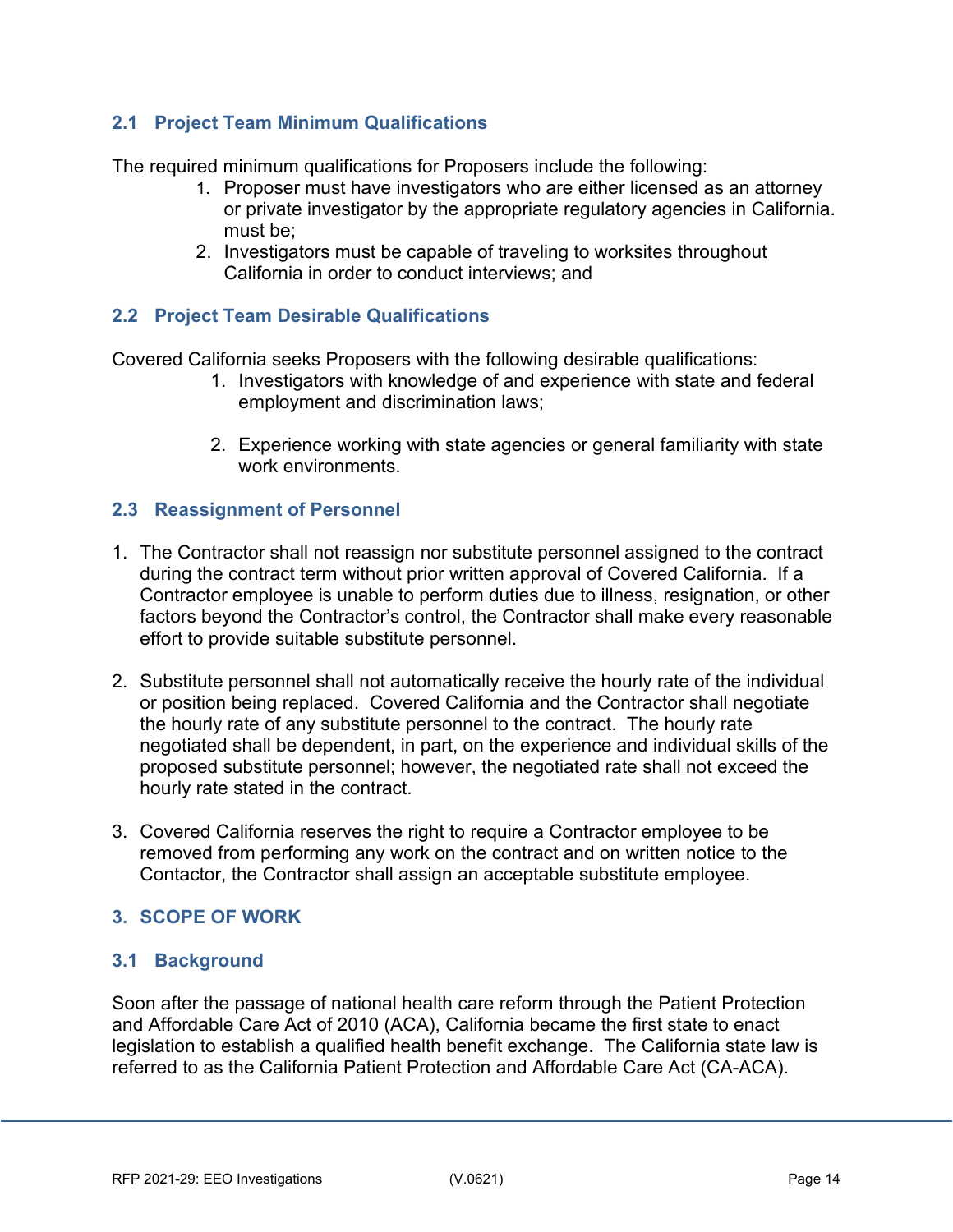The goals and objectives of Covered California are to:

- Reduce the number of uninsured Californians by creating an organized, transparent marketplace for Californians to purchase affordable, quality health care coverage to claim available federal tax credits and cost-sharing subsidies, and to meet the personal responsibility requirements imposed under the federal act (ACA);
- Strengthen the health care delivery system;
- Serve as an active purchaser, including creating competitive processes to select participating carriers and other contractors;
- Require that health care service plans and health insurers issue coverage in the individual and small employer markets and compete on the basis of price, quality, and service (and not on risk selection); and
- Meet federal and state law requirements, guidance and regulations.

Covered California is an independent public entity within California State Government. It is governed by a five-member board appointed by the Governor and Legislature.

Covered California works in close partnership with:

- The Department of Health Care Services, which oversees and administers California's Medicaid Program (Medi-Cal) and other specifically-focused health programs;
- The two agencies that regulate health insurance in California, the Department of Managed Health Care and the Department of Insurance; and
- A broad range of stakeholders whose constituencies may be impacted by health care reform.

For additional information on Covered California, please refer to the consumer website at [www.CoveredCA.com](http://www.coveredca.com/) and the business website at [hbex.CoveredCA.com.](https://hbex.coveredca.com/)

## <span id="page-14-0"></span>**3.2 Purpose**

The Contractor shall provide Covered California with disinterested third-party investigations and internal allegations of discrimination, harassment, retaliation, denial of reasonable accommodation, and any other Equal Employment Opportunity (EEO) related, legal, or administrative issues. The Contractor shall provide Covered California with investigative reports of unbiased factual findings as requested.

#### <span id="page-14-1"></span>. **3.3 Scope of Work**

See Model Contract Exhibit A – Scope of Work for a detailed description of the services and work to be performed by the successful Proposer.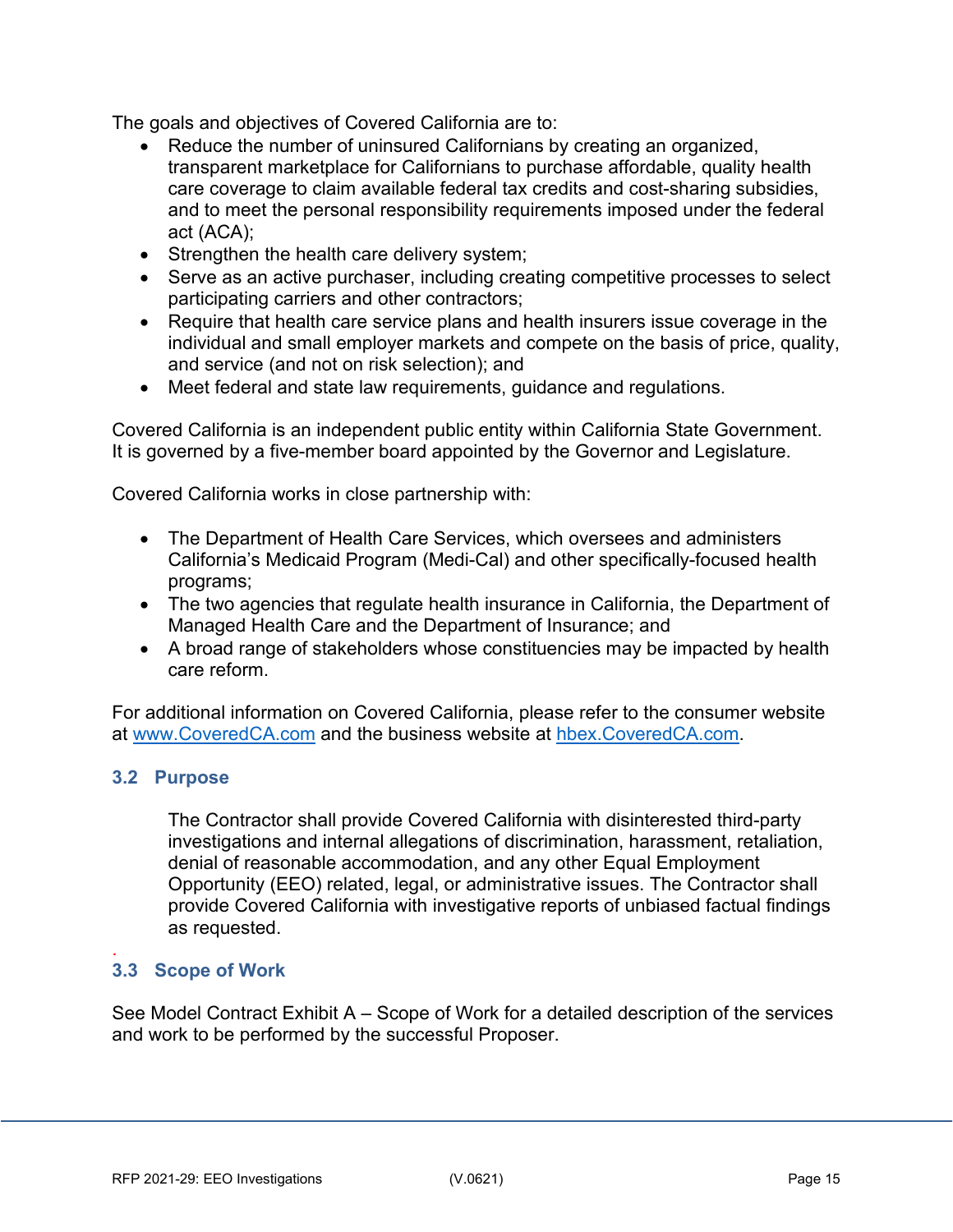## <span id="page-15-0"></span>**3.4 Contract Completion Criteria**

The contract resulting from this RFP will be considered complete when Covered California has approved and accepted all assigned contract deliverables.

#### <span id="page-15-1"></span>**3.5 Project Assumptions and Constraints**

- 1. The Contractor's work hours shall be consistent with Covered California's key staff on-site, whose normal business hours are 8:00 AM to 5:00 PM, Monday through Friday, except for State holidays.
- 2. Overtime rates will not be reimbursed under the contract.
- 3. Travel will not be reimbursed under the contract.
- 4. Any modifications to tasks within Exhibit A Scope of Work of the contract shall be defined, documented, and mutually agreed upon by the Contractor and Covered California's representative prior to starting work on the modified task(s). Covered California's representative may refine or clarify the services deemed necessary to meet the needs of this project in accordance with Covered California's priorities.
- 5. Covered California and the Contractor shall be mutually obligated to keep open and regular channels of communication in order to ensure the successful performance of the contract. Both parties shall be responsible for communicating potential problems or issues to Covered California's Representative and the Contractor's project team manager, respectively, within forty-eight (48) hours of becoming aware of the problem or issue.

## <span id="page-15-2"></span>**3.6 Payment and Invoicing**

If the collection of fees assessed from QHPs are collectively not sufficient to provide the funds for this program, Covered California shall have the option to either cancel this contract with no liability occurring to Covered California or offer a contract amendment to the Contractor to reflect the reduced amount.

The Contractor may invoice Covered California only after the successful completion and acceptance of the contract deliverables. The Contractor may not invoice Covered California for any costs exceeding the maximum amount identified to complete a deliverable.

## <span id="page-15-3"></span>**4. REQUIRED PROPOSAL SUBMISSION CONTENT**

Proposal submissions must include content for the following categories, which are described in detail in the sections below.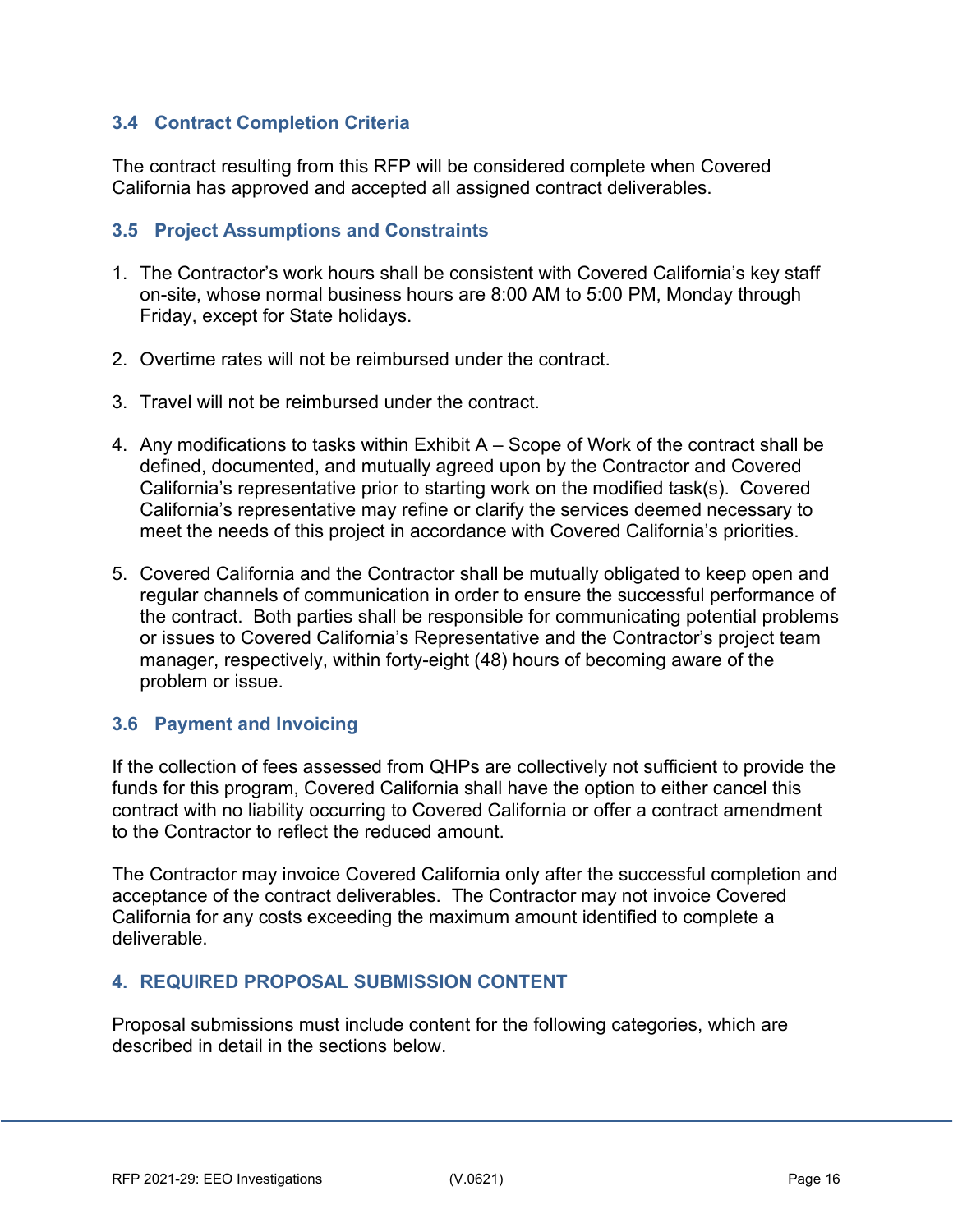- Administrative Requirements
	- o Required attachments
	- o Required documents
	- o Updated Model Contract with Exhibits
- Technical Requirements
	- o Understanding and Approach
	- o Corporate Qualifications Summary
	- o Project Team Qualifications
		- **Resumes**
	- o Past Projects Completed
	- o Project Assumptions
	- o Cost Proposal

# <span id="page-16-0"></span>**4.1 Proprietary Information and Confidential Status of Responses**

Any documentation submitted which has been marked "Proprietary" or "Trade Secrets" may be rejected. All proposals and evaluation documents are confidential and will not be available for public inspection pursuant to Government Code Section 100508(a)(1).

## <span id="page-16-1"></span>**4.2 Administrative Requirements**

To be deemed responsive, Proposers must comply with the Administrative Requirements in this section.

## **4.2.1 Required Attachments**

Proposals must include the following required attachments as set forth below. Any attachment that requires a signature must be signed by a representative authorized to contractually bind the Proposer organization. Photocopies of wet signatures and electronic signatures are acceptable.

- i. The *Proposal Cover Page* form (Attachment 1) completed and signed;
- ii. The *Payee Data Record (STD. 204)* form (Attachment 2) completed and signed;
- iii. The *Payee Data Record Supplement (STD. 205)* form (Attachment 2a) if applicable;
- iv. The *Contractor Certification Form* (Attachment 3) completed and signed;
- v. The *Statement of Economic Interests Certification* form (Attachment 4) completed and signed:
- vi. The *Bidder Declaration (GSPD-05-105)* form (Attachment 5) completed and signed; and
- vii. The *Proposal Checklist* form (Attachment 6) completed.

Attachment 4 is a Proposer certification form whereby the Proposer acknowledges and agrees that, upon contract execution, the Proposer's representative and applicable staff, if identified as code filers, agree to provide a completed Statement of Economic Interests (Form 700). For more information, see the Covered California Conflict of Interest Code at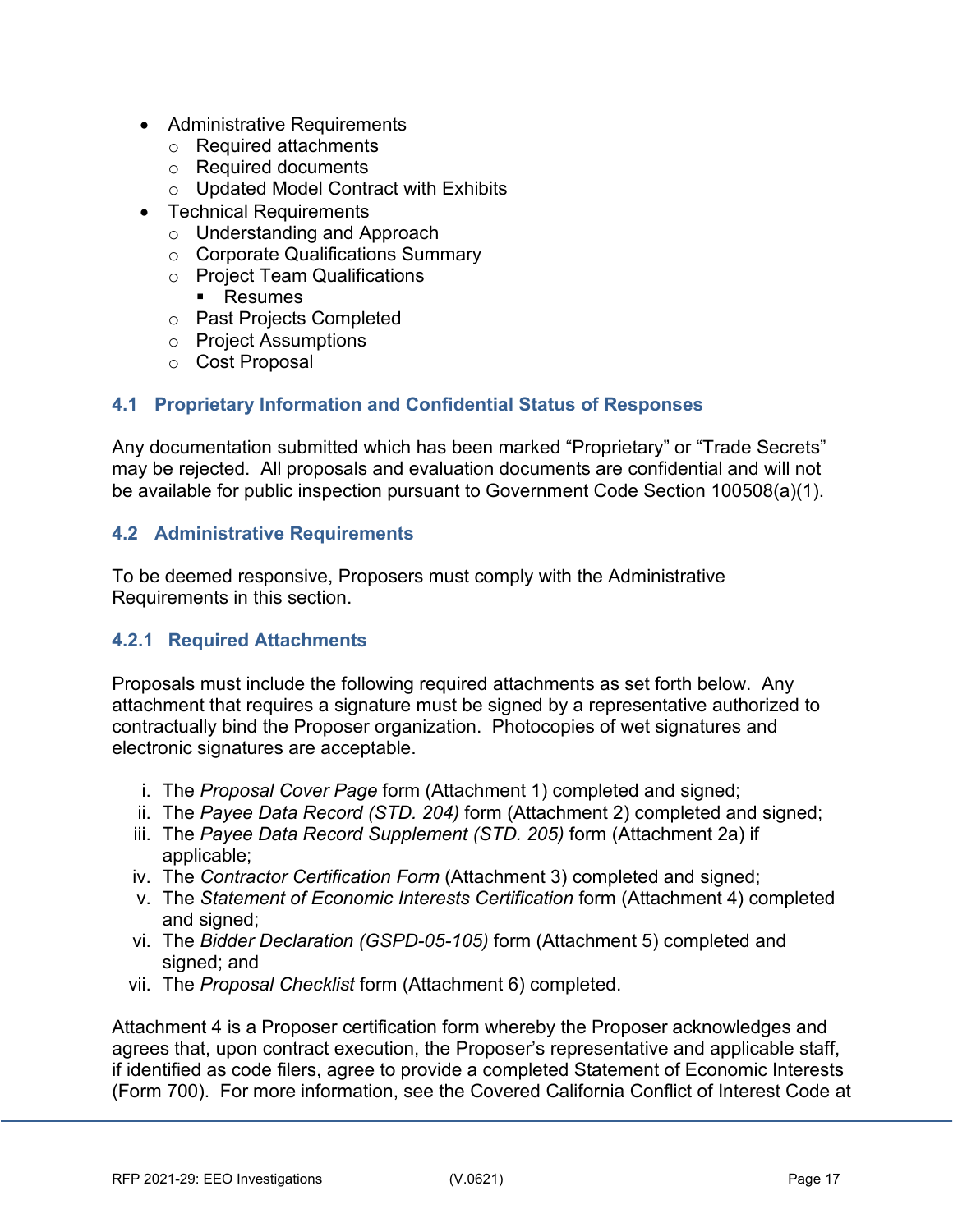<http://hbex.coveredca.com/resources> and the Fair Political Practices Commission website at [http://www.fppc.ca.gov/Form700.html.](http://www.fppc.ca.gov/Form700.html)

If the Proposer wishes to claim the DVBE incentive and/or the TACPA preference (see Section 6, Preference and Incentive Programs), the following optional attachments must also be included, as applicable:

- i. The *Disabled Veteran Business Enterprise Declarations (STD. 843)* form (Attachment 7) completed and signed;
- ii. The *Target Area Contract Preference Act Preference Request for Goods and Services Solicitations (STD. 830)* form (Attachment 8) completed and signed.
- iii. The *Bidder's Summary of Contract Activities and Labor Hours (DGS/PD 526)* form (Attachment 9) completed and signed.

## **4.2.2 Required Documents**

Proposals must include the following required insurance documents:

- i. A Certificate of Liability Insurance equal to or greater than \$1,000,000;
- ii. Proof of Workers' Compensation Liability Insurance; and
- iii. Proof of Automobile Liability Insurance, including non-owned auto liability, of \$1,000,000 per occurrence for persons used by the Contractor for services provided pursuant to this contract.

If the Proposer cannot include a Certificate of Liability Insurance and/or a Certificate of Automobile Liability Insurance with its proposal, it must provide a written explanation detailing why it cannot comply with the requirement(s). Covered California may, in its sole discretion, accept a proposal without these Certificates if the Proposer provides a valid justification for the absence of one or both of them and confirms that it will submit the appropriate Certificate(s) prior to contract execution, if it is selected as the Contractor. Covered California cannot execute a contract with the selected Contractor without both of these required Certificates and will award the contract to the next highest-scored Proposer if the Contractor fails to produce the Certificate(s) prior to contact execution.

If the Proposer organization is incorporated, proof of Active status with the California SOS must be provided in one of the following forms:

- i. A copy of the Proposer's current Certificate of Status issued by the SOS; or
- ii. A copy of the Proposer's Entity Detail page from the SOS's Business Search website [\(https://businesssearch.sos.ca.gov/\)](https://businesssearch.sos.ca.gov/).

## **4.2.3 Updated Model Contract with Exhibits**

Proposers must make any suggested changes to the Model Contract as instructed below.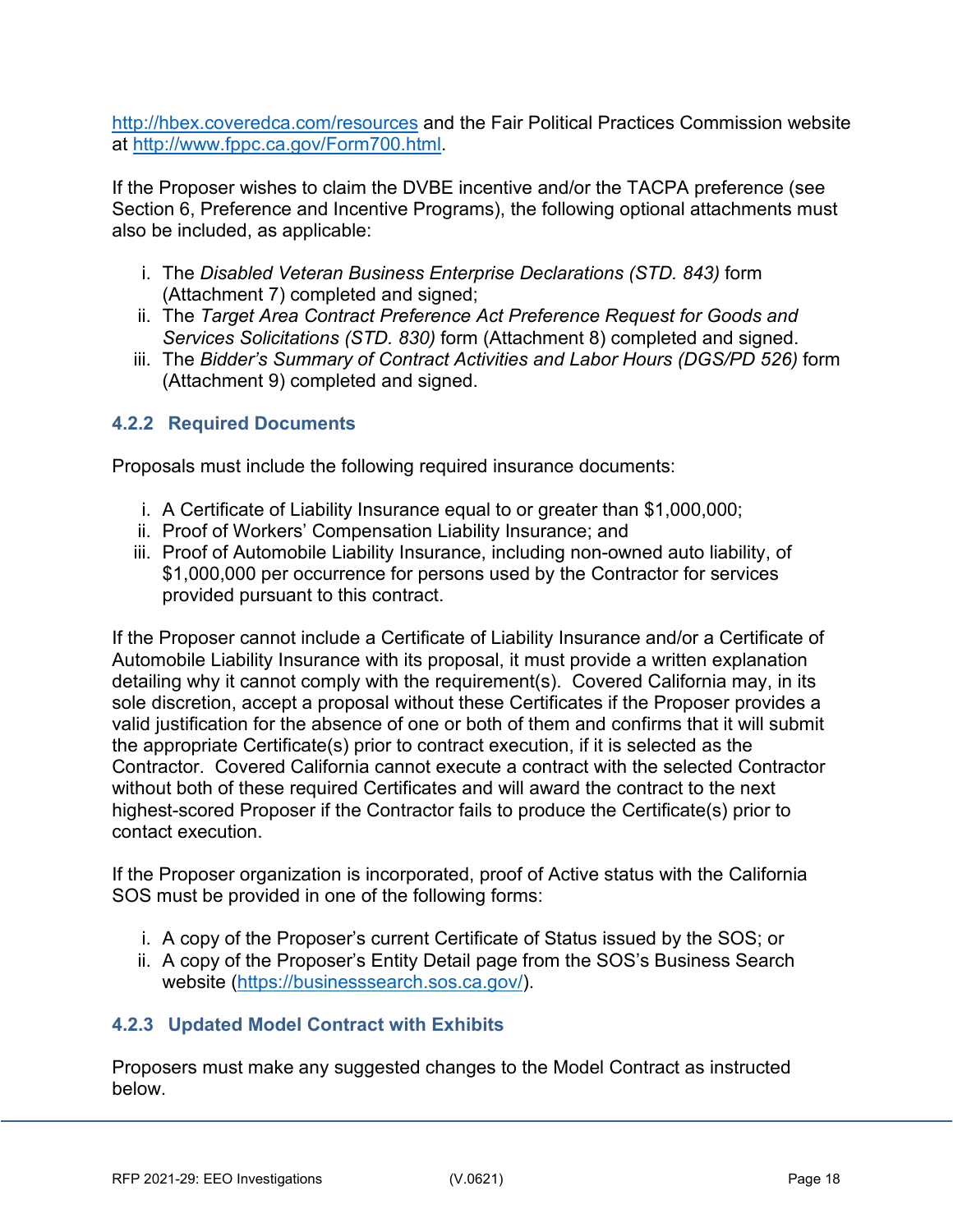- 1. Using the Model Contract Exhibit A Scope of Work provided, include a revised Exhibit A – Scope of Work with suggested tracked changes in Microsoft® Word®.
- 2. Using the Model Contract Exhibit B Budget Detail and Payment Provisions and Exhibit B, Attachment 1 – Cost Worksheet provided, include a revised Exhibit B – Budget Detail and Payment Provisions with suggested tracked changes in Microsoft® Word®.
- 3. Using the Model Contract Exhibit C General Terms and Conditions provided, include a revised Exhibit C – General Terms and Conditions with suggested tracked changes in Microsoft® Word®.

Submission of Model Contract exhibits without suggested tracked changes will constitute acceptance by the Proposer of the exhibits as drafted.

## <span id="page-18-0"></span>**4.3 Technical Requirements**

To be deemed responsive and responsible, Proposers must comply with the Technical Requirements in this section.

## **4.3.1 Understanding and Approach**

Proposers must provide a narrative description of their understanding of the project's goals, emphasizing their understanding of the objectives and the major activities that must be performed to complete the work. Proposers should discuss their strategy for providing the services outlined in the SOW within the time period allocated and provide a table showing hours per week by person for the entire contract term. Proposers should also include their expectations of all entities outside their own project team, if any, and provide any assumptions used to develop the response.

Additionally, Proposers must provide a Work Plan that outlines their understanding of the SOW and describes the tasks they intend to perform in chronological order.

(No more than five (5) pages.)

## **4.3.2 Corporate Qualifications Summary**

Covered California seeks a Proposer with significant corporate capacity to respond to Covered California's needs for the duration of the contract, to support a high degree of qualified staff continuity, and to maintain a consistently high level of individual team member performance.

Proposers must narratively describe their overall capability and available resources and provide specific examples, as these factors relate to the general requirements set forth in Model Contract Exhibit A – Scope of Work, including the following: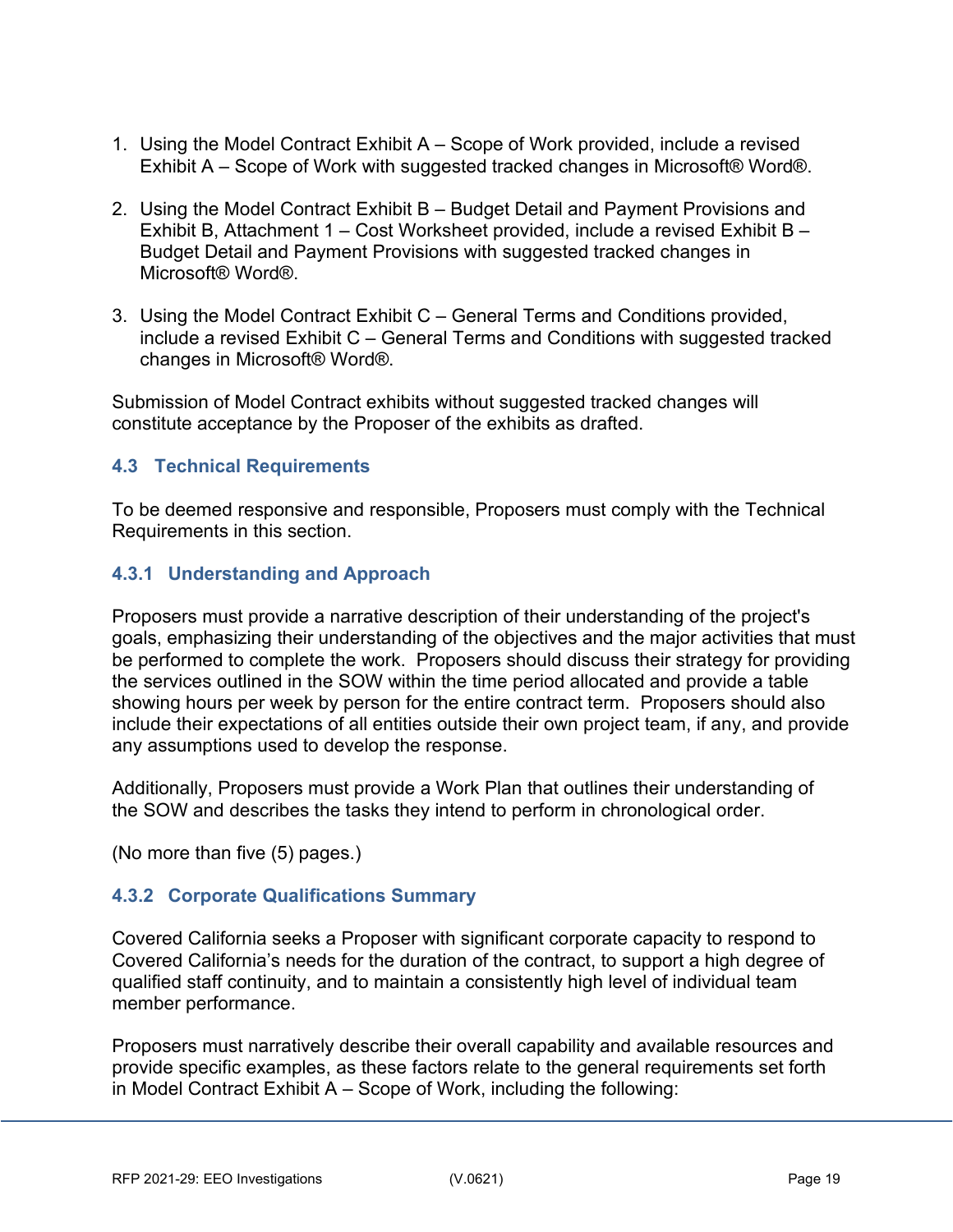- i. Ability to manage the project and the risks involved;
- ii. Ability to complete projects on time and within budget;
- iii. Ability to provide quality deliverables; and
- iv. Evidence of experience performing the services outlined in the SOW, including the total number of years the Proposer has been providing these services.

(No more than five (5) pages.)

## **4.3.3 Project Team Qualifications**

Covered California seeks a team of highly-qualified senior staff to provide high-level support services as required by the Model Contract. Technical and skill-based staff may also be necessary to fulfill the Scope of Work. Please carefully review Exhibit A for any requirements related to the project team and staffing.

Proposers must narratively describe the qualifications of each member of the proposed project team and identify the role each member is expected to have, including the experience, education, knowledge, and skills each possesses as they relate to the proposed role. In addition, Proposers must identify the key staff that will be the points of contact for Covered California and indicate the percentage of time that staff will be dedicated to the work detailed in Model Contract Exhibit A – Scope of Work.

(No more than five (5) pages.)

## **4.3.3.1 Resumes**

Proposers must provide a resume of the relevant experience held by each proposed project team member. For each experience cited on a resume, the information must include the following:

- i. The total duration (i.e., the start month and year, the end month and year, and the total number of years and months); and
- ii. A description of specific experience (i.e., a complete description of the relevant experience, including identification of the client, name of the project, roles and responsibilities of the individual, and types of services provided by the individual).

When preparing resumes for submission, Proposers should only include the individual work experiences that are most relevant to this RFP. Work experiences that are not relevant to this RFP will not be considered by Covered California in determining whether the Proposer is responsible.

## **4.3.4 Past Projects Completed**

Proposers must narratively describe up to five (5) projects they have completed in the past two (2) years that relate to the tasks listed in Model Contract Exhibit A – Scope of **Work** 

(No more than five (5) pages.)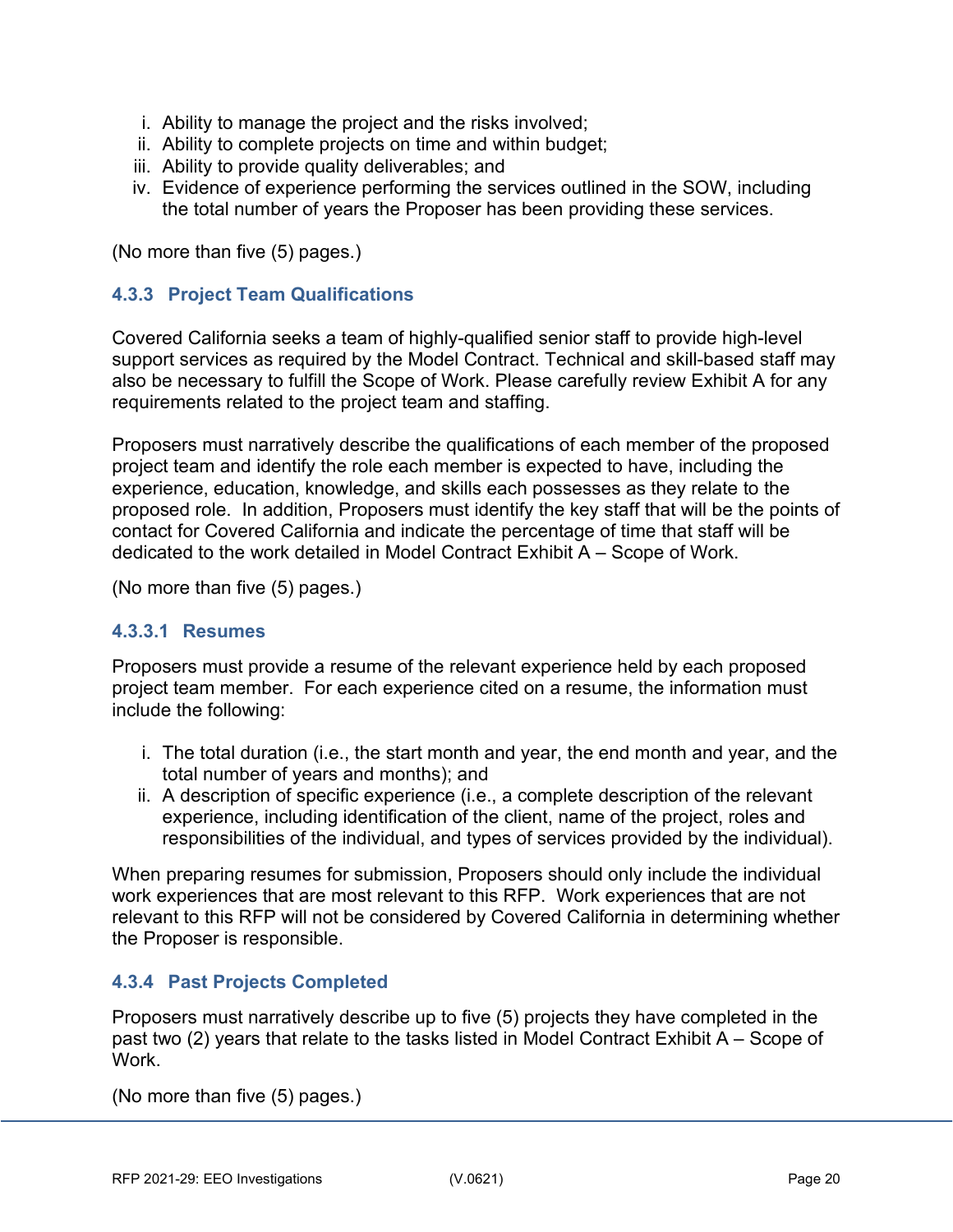## **4.3.5 Project Assumptions**

Proposers must document any assumptions they are making about the SOW, the responsibilities of the Contractor and Covered California, and any other issues relevant to proposal submission in response to this RFP and the ability to do the work for the proposed cost.

(No more than two (2) pages.)

## **4.3.6 Cost Proposal**

Proposers must state the total dollar amount of their cost proposal for the entire contract where indicated on the *Proposal Cover Page* (Attachment 1). By signing Attachment 1, the Proposer organization certifies the dollar amount of the total cost proposal, which shall be binding for the term of the contract.

#### <span id="page-20-0"></span>**5. EVALUATION AND SELECTION FOR CONTRACT AWARD**

Covered California will review and score each proposal submission in two phases according to the procedures and criteria set forth below in this section.

During the evaluation and selection process, Covered California will determine which Proposers, if any, are qualified to receive Proposer preferences and/or incentives and adjust their proposal scores accordingly for ranking purposes only (see Section 6, Preference and Incentive Programs).

## <span id="page-20-1"></span>**5.1 Phase One: Administrative Requirements**

Covered California will review the administrative content of each proposal and assess it as either pass or fail in terms of Proposer responsiveness. Proposal submissions must include all required administrative content to earn a passing assessment; those that do not will be deemed non-responsive and will not be evaluated further.

## <span id="page-20-2"></span>**5.2 Phase Two: Technical Requirements**

The Covered California Evaluation Team will conduct a qualitative review of the technical content of each responsive proposal to determine how responsible each Proposer is by scoring the categories of Understanding and Approach, Corporate Qualifications Summary, Project Team Qualifications, and Past Projects Completed; Project Assumptions will not be scored.

After the proposals have been scored on each of the aforementioned categories, interviews may be conducted with the Proposers with the highest scores. The number of Proposers interviewed and the decision whether to conduct interviews at all is within the sole discretion of Covered California. If interviews are conducted, Proposers who do not score high enough to qualify for an interview will not be considered for the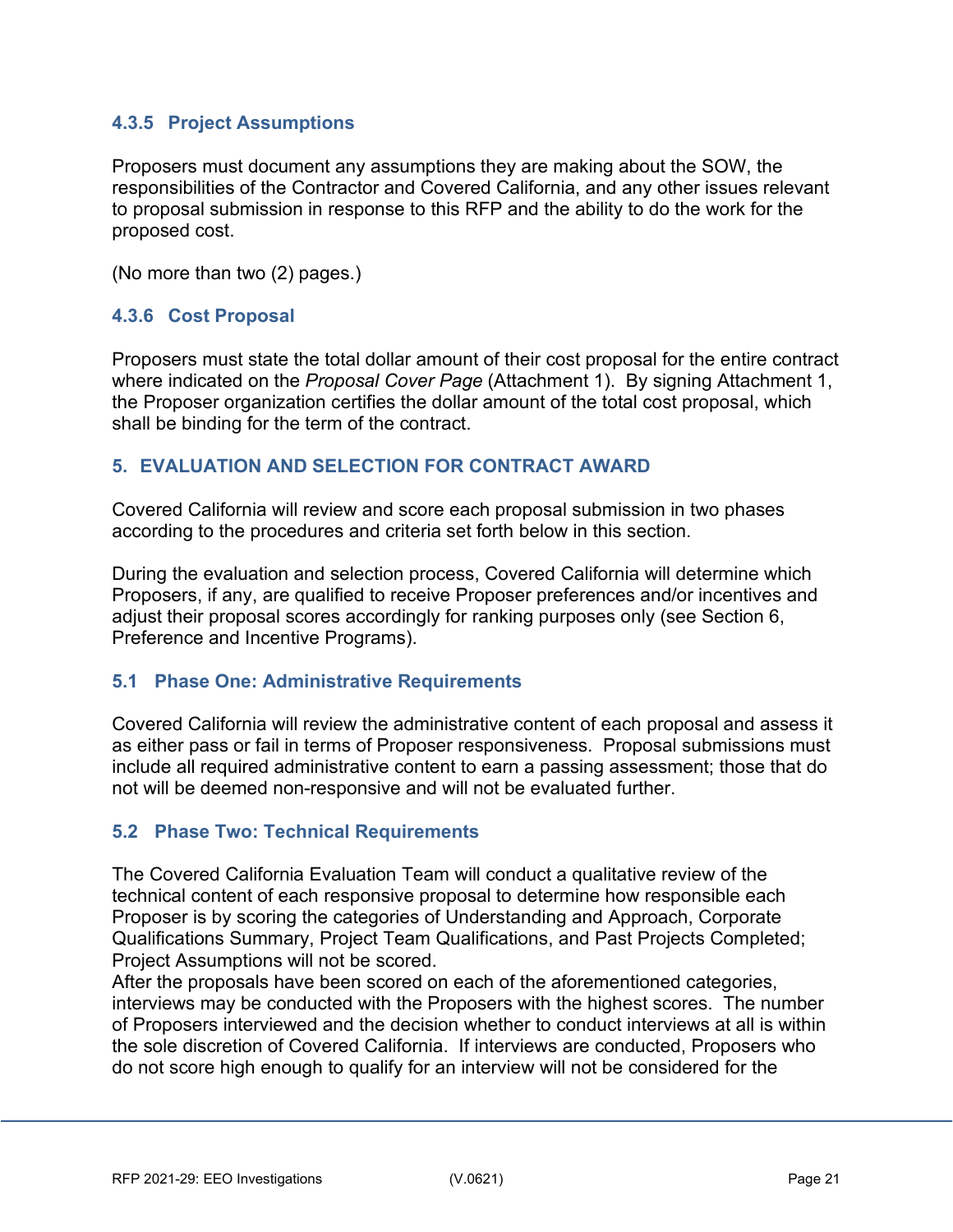contract award. The specific staff to be interviewed will be agreed upon by Covered California and the Proposer at the time the interview is scheduled.

Next, the cost proposal score for each responsive proposal will be calculated and added to the total score. Finally, any applicable Proposer preferences and/or incentives will be calculated and applied to adjust the total scores, then the highest-scored proposal from a responsible Proposer will be selected for the contract award.

## **5.2.1 Evaluation Categories and Criteria**

Proposals containing evidence of extensive previous experience and success in similar complex projects that resembled the SOW of this RFP will receive significant consideration in the evaluation and selection process. The table below shows the evaluation categories in the Phase Two evaluation of each responsive proposal, along with their relative weights and point limits.

| <b>Technical Content Evaluation Categories</b> | Weight    | <b>Points</b> |
|------------------------------------------------|-----------|---------------|
| <b>Narrative Content</b>                       | 70% total | 700 total     |
| a. Understanding and Approach                  | 25%       | 250           |
| b. Corporate Qualifications Summary            | 15%       | 150           |
| c. Project Team Qualifications                 | 15%       | 150           |
| d. Past Projects Completed                     | 15%       | 150           |
| 2. Cost Proposal                               | 30% total | 300 total     |
| <b>Combined Total</b>                          | 100%      | 1000          |

The Evaluation Team will score the narrative technical content of each responsive proposal using the evaluation and scoring criteria shown in the table below. If interviews are conducted, these same criteria will be utilized to score the Proposers who were interviewed.

|                                     | <b>Technical Content Evaluation Criteria</b>                |                                             |                     |                                                  |                                 |                                      |  |
|-------------------------------------|-------------------------------------------------------------|---------------------------------------------|---------------------|--------------------------------------------------|---------------------------------|--------------------------------------|--|
| <b>Qualitative</b><br><b>Rating</b> | <b>Relation to</b><br><b>Project</b><br><b>Requirements</b> | <b>Strengths</b>                            | <b>Deficiencies</b> | <b>Weaknesses</b>                                | <b>Likelihood</b><br>of Success | <b>Scoring</b><br>Range              |  |
| Excellent                           | Superior<br>attainment of all<br>requirements               | Numerous and<br>significant in<br>key areas | None                | Minor, if any                                    | Very High                       | 81-100%<br>оf<br>available<br>points |  |
| Good                                | Expected to<br>meet all<br>requirements                     | Some and<br>significant in<br>key areas     | None                | Minor, but are<br>far outweighed<br>by strengths | High                            | 61-80%<br>οf<br>available<br>points  |  |
| Acceptable                          | Capable of<br>meeting all<br>requirements                   | Some in non-<br>key areas                   | Minor               | Minor, but are<br>outweighed by<br>strengths     | Fair                            | 41-60%<br>Ωf<br>available<br>points  |  |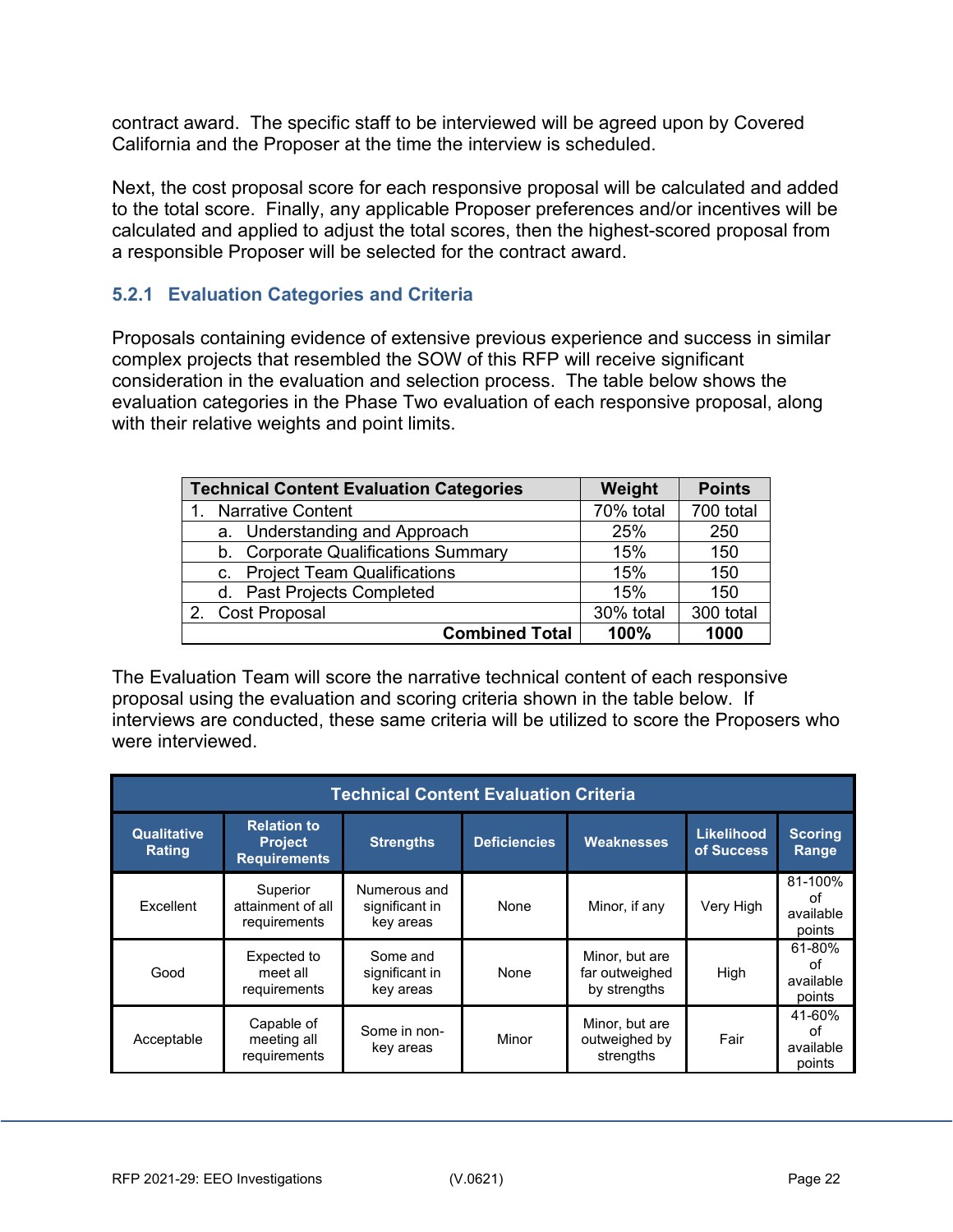| Marginal     | May not be<br>capable of<br>meeting all<br>requirements | None, or some<br>that are<br>outweighed by<br>weaknesses or<br>deficiencies     | Significant             | Significant             | Poor | 21-40%<br>οt<br>available<br>points    |
|--------------|---------------------------------------------------------|---------------------------------------------------------------------------------|-------------------------|-------------------------|------|----------------------------------------|
| Unacceptable | Not likely to<br>meet all<br>requirements               | None, or some<br>that are far<br>outweighed by<br>weaknesses or<br>deficiencies | Needs major<br>revision | Needs major<br>revision | None | $0 - 20%$<br>οt<br>available<br>points |

# **5.2.1.1 Understanding and Approach**

Scoring of this factor will be based on the Evaluation Team's assessment of the Proposer's understanding of, and insight into, the challenges, issues, and risks faced by Covered California as depicted in Model Contract Exhibit A – Scope of Work, as well as the feasibility, efficiency, and expected effectiveness of the approaches planned by the Proposer to provide assistance to Covered California. Evaluators will assign scores based on the information contained in the Proposer's Understanding and Approach narrative and Work Plan described above in Section 4.3.1. The Evaluation Team will consider the following in descending order of importance:

- i. Quality of the Proposer's approach in addressing the scope of responsibilities and activities, including how the Proposer will provide the flexibility to address issues as they arise while maintaining the expected level of service quality;
- ii. Quality of the Proposer's approach to the early identification of issues and risks, especially how the approach will directly contribute to resolution and mitigation; and
- iii. Demonstrated understanding of the key characteristics of the project in general and Covered California's anticipated project timeline.

## **5.2.1.2 Corporate Qualifications Summary**

Scoring of this factor will be based on the Evaluation Team's assessment of the Proposer's corporate resources, capacity, and historical track record as they relate to the SOW. Evaluators will assign scores based on the Proposer's Corporate Qualifications Summary narrative described above in Section 4.3.2.

## **5.2.1.3 Project Team Qualifications**

Scoring of this factor will be based on the Evaluation Team's assessment of the breadth, depth, and relevance of each proposed team member's experience and credentials. Evaluators will assign scores based on information contained in the Project Team Qualifications narrative and resumes described in Section 4.3.3. The Evaluation Team will consider the following in descending order of importance:

i. Demonstrated capacity to successfully assume responsibility comparable to that proposed for the individual in the project engagement;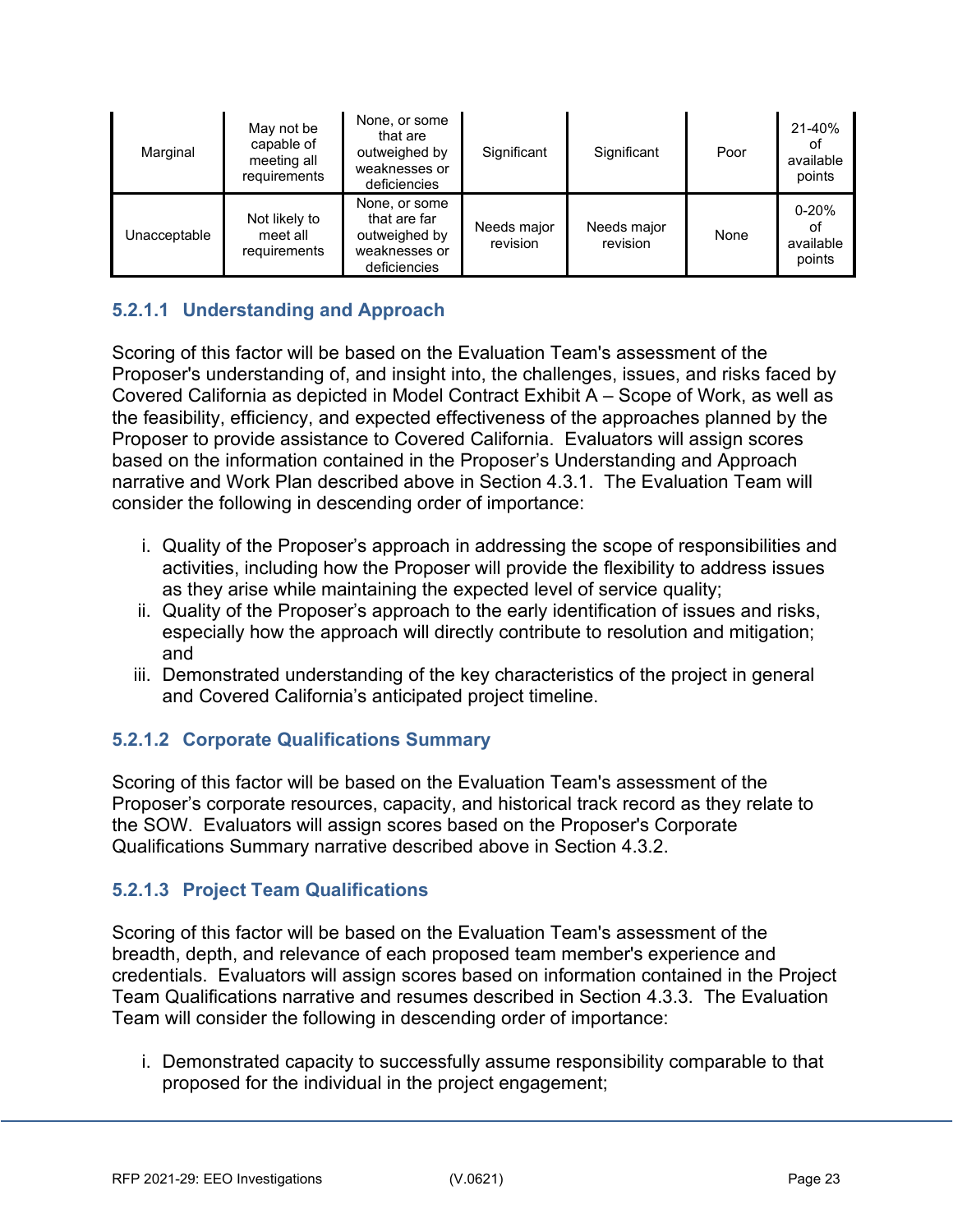- ii. Demonstrated capacity to perform at a high level in multiple areas of project management;
- iii. General breadth and extent of experience, as indicated by the number of projects and duration of individual involvement in each;
- iv. Relevance of experience as indicated by the scope and subject matter of project experience; and
- v. Relevance of education, training, and certifications.

## **5.2.1.4 Past Projects Completed**

Scoring of this factor will be based on the Evaluation Team's assessment of the breadth, depth, and relevance of the Proposer's past projects compared to the requirements detailed in Model Contract Exhibit A – Scope of Work, as well as corporate resources and capacity as indicated by the characteristics of projects previously completed. Evaluators will assign scores based on information contained in the Past Projects Completed narrative described in Section 4.3.4. Scoring may also be based on the Proposer's performance in past contracts with Covered California.

# **5.2.1.5 Cost Proposal**

Covered California will calculate the cost proposal scores for each Proposer by dividing the dollar amount of the lowest cost proposal by the dollar amount of each cost proposal, then multiplying those quotients by the maximum number of cost proposal points available. The equation below demonstrates this calculation.

Lowest cost proposal  $\times$  Cost proposal points maximum = Cost proposal score Proposer's cost proposal

Fractions of cost proposal points in the resultant score will be rounded up or down to the nearest whole number. See the example calculation below, which shows how many cost proposal points three hypothetical Proposers would receive with a maximum of 300 cost proposal points.

| <b>Proposer</b> | <b>Cost Proposal</b> | <b>Calculation</b>                 | <b>Cost Proposal</b><br><b>Score</b> |
|-----------------|----------------------|------------------------------------|--------------------------------------|
| А               | \$400,000            | 300,000<br>$\times$ 300<br>400,000 | 225                                  |
| B               | \$350,000            | 300,000<br>$\times$ 300<br>350,000 | 257                                  |
| С               | \$300,000            | 300,000<br>-300<br>×<br>300,000    | 300                                  |

# <span id="page-23-0"></span>**6. PREFERENCE AND INCENTIVE PROGRAMS**

Covered California will determine which Proposers, if any, are eligible to receive Proposer preferences and/or incentives and will adjust their proposal scores according to the criteria set forth below in this section, as well as any applicable State regulations.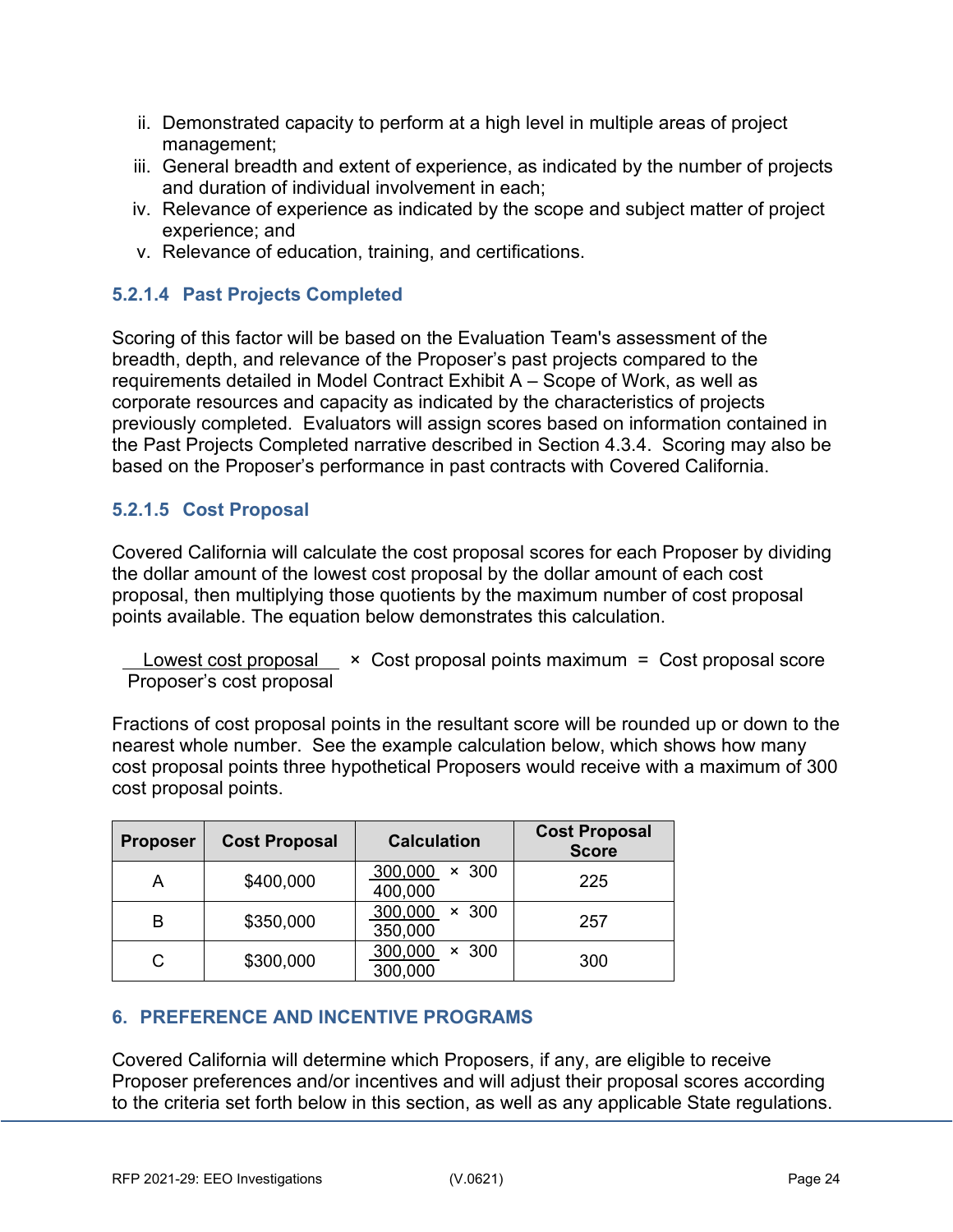When claiming a preference or incentive through subcontractor participation, Proposers must be aware that only Small Businesses (SBs), Microbusinesses (MBs), and/or Disabled Veteran Business Enterprises (DVBEs) that are certified by the Department of General Services (DGS) Office of Small Business and DVBE Services (OSDS) may be subcontracted to achieve eligibility. In addition, each participating SB, MB, or DVBE subcontractor must perform a commercially useful function (CUF) relevant to this solicitation. Proposers who intend to subcontract with SBs, MBs, and/or DVBEs are required to verify each subcontractor's certification with DGS OSDS to receive the preference and/or incentive. See Government Code Section 14837(d)(4) for the definition of CUF as it pertains to SBs and MBs. The definition of CUF as it pertains to DVBEs and its criteria are excerpted below.

1. CUF Definition for DVBEs

California Code of Regulations, Title 2, Section 1896.61(l): The term "DVBE contractor, subcontractor or supplier" means any person or entity that satisfies the ownership (or management) and control requirements of section 1896.61(f); is certified in accordance with section 1896.70; and provides services or goods that contribute to the fulfillment of the contract requirements by performing CUF.

2. CUF Criteria for DVBEs

As defined in Military Veterans Code section 999, a person or an entity is deemed to perform a CUF if a person or entity satisfies **all** of the following criteria:

- a. Is responsible for the execution of a distinct element of the work of the contract;
- b. Carries out the obligation by actually performing, managing, or supervising the work involved;
- c. Performs work that is normal for its business services and functions;
- d. Is responsible, with respect to products, inventories, materials, and supplies required for the contract, for negotiating price, determining quality and quantity, ordering, installing, if applicable, and making payment; and
- e. Is not further subcontracting a portion of the work that is greater than that expected to be subcontracted under normal industry practices.

A contractor, subcontractor, or supplier will not be considered to perform a CUF if the contractor's, subcontractor's or supplier's role is limited to that of an extra participant in a transaction, contract or project through which funds are passed in order to obtain the appearance of DVBE participation.

Proposers understand and agree that, if this Agreement is awarded based in part on their commitment to use a DVBE subcontractor(s) identified in their proposal, then a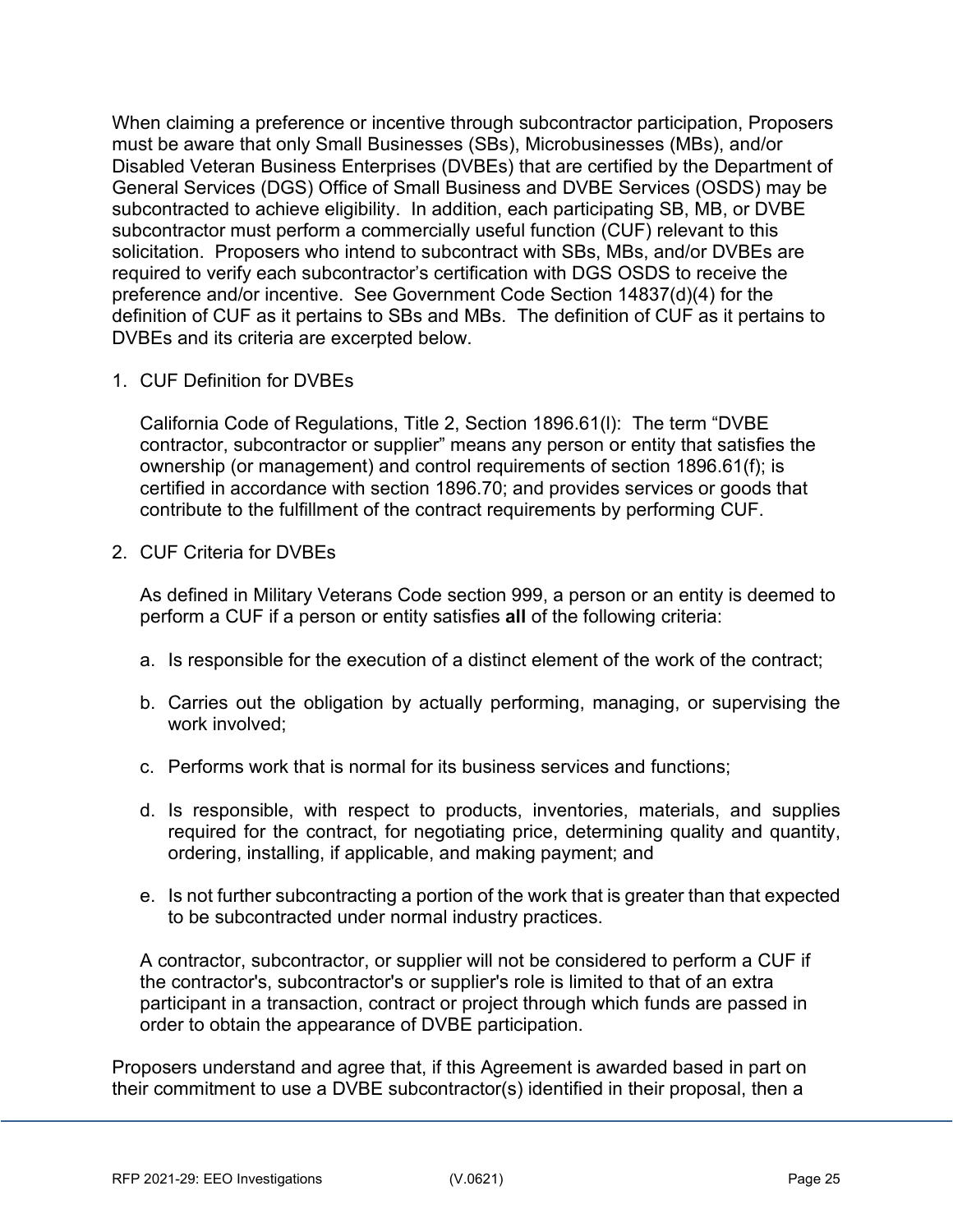DVBE subcontractor may only be replaced by another DVBE subcontractor and must be approved by Covered California. This is required by Section 999.5(e) of the Military and Veterans Code. Changes to the Scope of Work that impact the DVBE subcontractor(s) identified in the proposal and approved DVBE substitutions shall be documented by an amendment to the Agreement.

Failure of the Contractor to seek substitution and adhere to the DVBE participation level identified in the proposal may be cause for contract termination, recovery of damages under rights and remedies due to Covered California, and penalties as outlined in Section 999.9 of the Military and Veterans Code.

## <span id="page-25-0"></span>**6.1 How the Preferences and Incentives Work**

After Covered California has evaluated and scored each responsive proposal, Proposers who are eligible for a preference and/or incentive program will receive additional points. A Proposer may be eligible to receive more than one preference or incentive. After all applicable preferences and incentives have been applied, the Proposer with the highest score will be selected for the contract award. The following example demonstrates how the preferences and incentives can affect Proposer rankings based on highest score.

In this example, Proposers A, B, and C were assessed to be both responsive and responsible. Based on Covered California's evaluation, Proposer A, a non-SB with no committed subcontractors, is initially ranked 1<sup>st</sup> with 940 points; Proposer B, a certified SB, is ranked 2<sup>nd</sup> with 915 points; and Proposer C, a certified DVBE and a certified SB, is ranked 3rd with 895 points. Proposers B and C both receive a 5% SB preference of 47 points, which is calculated by multiplying Proposer A's score of 940 by 0.05. Proposer C also receives a 5% DVBE incentive of 50 points, which is calculated by multiplying the maximum possible score of 1,000 by 0.05. As a result, Proposer A is now ranked 3<sup>rd</sup> with 940 points; Proposer B is now ranked 2<sup>nd</sup> with 962 points; and Proposer C is now ranked 1<sup>st</sup> with 992 points and will be awarded the contract. The table below summarizes the application of the preferences and incentives.

|                                         | Proposer A | Proposer B      | Proposer C      |
|-----------------------------------------|------------|-----------------|-----------------|
| <b>Evaluated Total Score</b>            | 940        | 915             | 895             |
| Initial Ranking                         | 1st        | 2 <sub>nd</sub> | 3 <sup>rd</sup> |
| Certified SB (5% Preference)            | No         | Yes             | Yes             |
| <b>Certified SB Preference Points</b>   |            | 47              | 47              |
| 25% SB Subcontractor                    | No         | N/A             | N/A             |
| Participation (5% Preference)           |            |                 |                 |
| 25% SB Subcontractor                    |            | N/A             | N/A             |
| <b>Participation Preference Points</b>  |            |                 |                 |
| Certified DVBE (5% Incentive)           | No         | No              | Yes             |
| <b>Certified DVBE Incentive Points</b>  |            |                 | 50              |
| <b>DVBE Subcontractor Participation</b> | No         | No              | N/A             |
| (5% Incentive maximum)                  |            |                 |                 |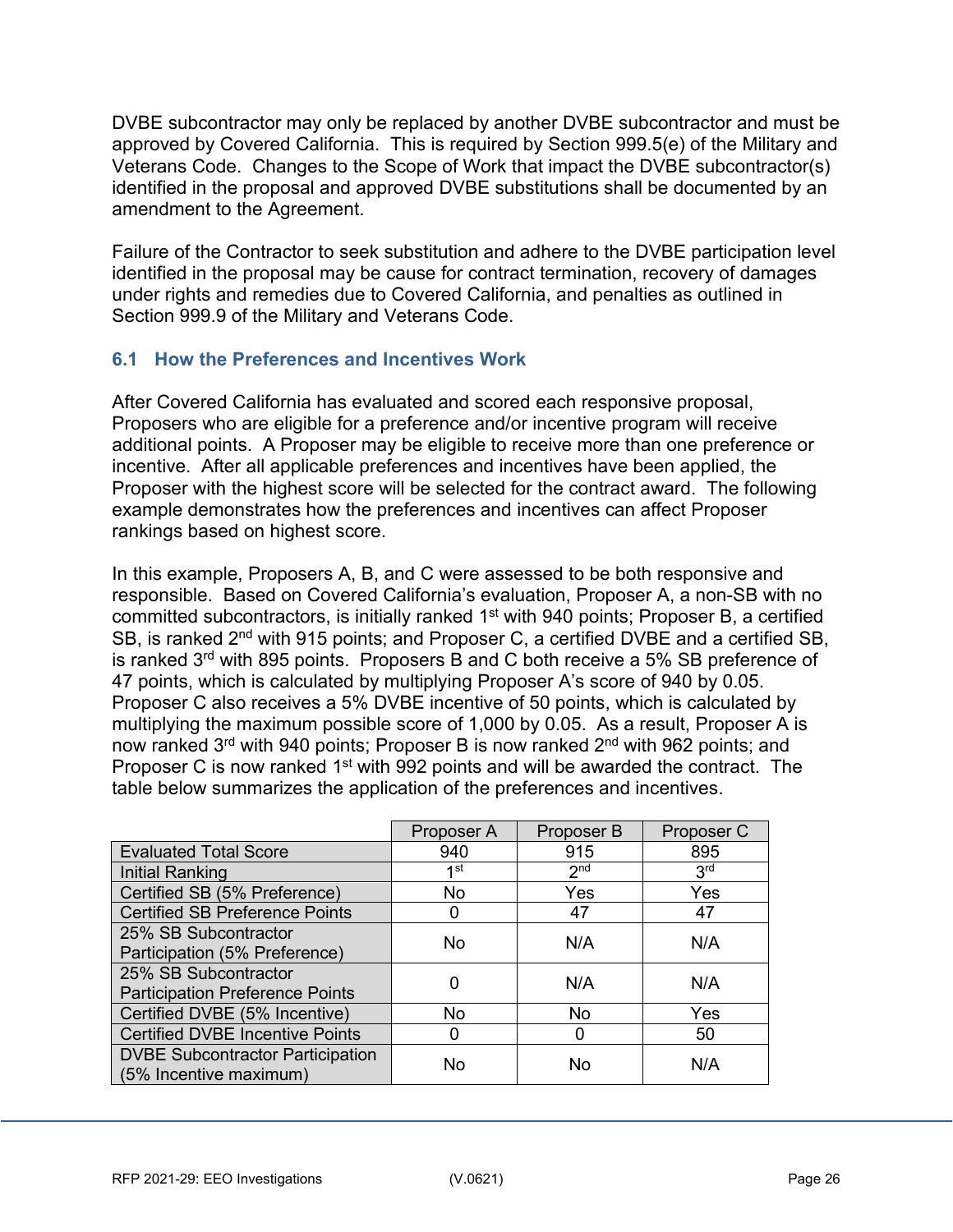| DVBE Subcontractor Participation<br><b>Incentive Points</b> |            |                 | N/A  |
|-------------------------------------------------------------|------------|-----------------|------|
| <b>Adjusted Total Score</b>                                 | 940        | 962             | 992  |
| Final Ranking                                               | <b>Qrd</b> | $\mathsf{C}$ nd | 4 st |

## <span id="page-26-0"></span>**6.2 Small Business Preference**

A five percent (5%) scoring preference is available to SB and MB Proposers who are certified by DGS OSDS. To be eligible for the preference, a Proposer must meet one of the following criteria:

- i. Currently certified by DGS OSDS as a SB or MB; or
- ii. Applied for a DGS OSDS SB or MB certification by 5:00 p.m. on the proposal due date and was certified before the Notice of Intent to Award date in Section 1.2 above.

If the Proposer is currently certified, a copy of the certificate or the approval letter from DGS OSDS must be included in the proposal submission.

When a non-SB Proposer earns the highest evaluated score, the SB preference increases the score of SB and MB Proposers by adding five percent (5%) of the points earned by that non-SB Proposer. Note: If there is a tie for the highest score between a certified SB or MB Proposer and a certified DVBE Proposer that is also a SB or MB, the contract shall be awarded to the DVBE Proposer; if there is a tie for the highest score between a certified SB Proposer and a certified DVBE Proposer, the contract shall be awarded pursuant to Government Code Section 14838.

If a Proposer is eligible for the preference program and wishes to take advantage of it, the *Bidder Declaration (GSPD-05-105)* form (Attachment 5) must be completed accordingly and included in the proposal submission.

## <span id="page-26-1"></span>**6.3 Disabled Veteran Business Enterprise Incentive**

A five percent (5%) scoring preference is available to DVBE Proposers who are certified by DGS OSDS. To be eligible for the preference, a Proposer must meet one of the following criteria:

- i. Currently certified by DGS OSDS as a DVBE; or
- ii. Applied for a DGS OSDS DVBE certification by 5:00 p.m. on the proposal due date and was certified before the Notice of Intent to Award date in Section 1.2 above.

If the Proposer is currently certified, a copy of the certificate or the approval letter from DGS OSDS must be included in the proposal submission.

The DVBE incentive increases the score of a DVBE Proposer by adding five percent (5%) of the total points available, including cost proposal points. Note: If there is a tie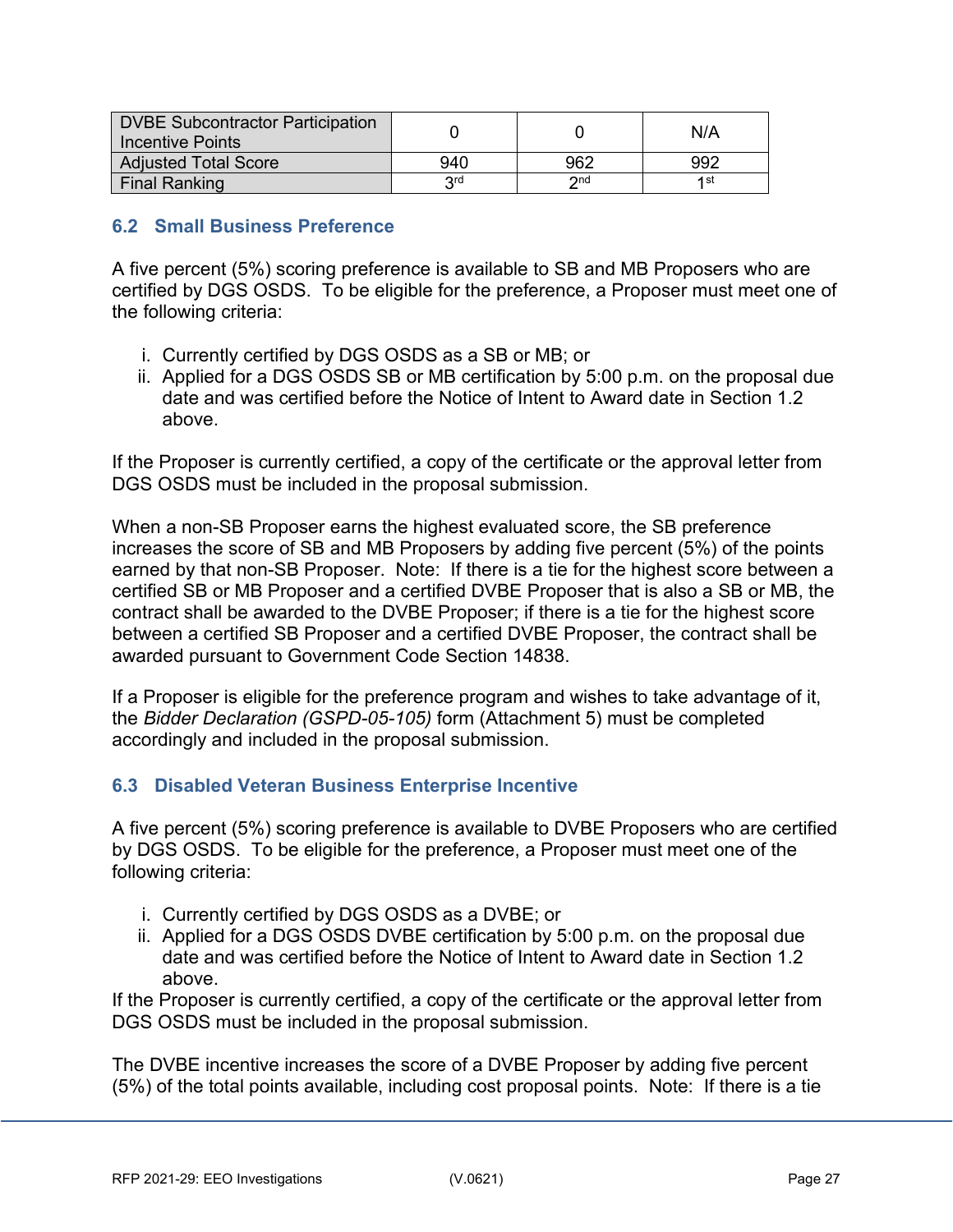for the highest score between a certified SB Proposer and a certified DVBE Proposer, the contract shall be awarded pursuant to Government Code Section 14838.

If a Proposer is eligible for the incentive program and wishes to take advantage of it, the *Disabled Veteran Business Enterprise Declarations (STD. 843)* form (Attachment 7) must be completed accordingly and included in the proposal submission.

## <span id="page-27-0"></span>**6.4 Programs for Non-Small Businesses with Subcontractors**

This RFP does not require Proposers to meet a minimum SB, MB, or DVBE participation percentage or goal. Participation in these programs is optional. However, if non-SB Proposers use subcontractors, they are encouraged to subcontract with SBs, MBs, and DVBEs.

## **6.4.1 Small Business Subcontractor Preference**

A five percent (5%) scoring preference is available to non-SB Proposers committing to twenty-five percent (25%) participation by SB and/or MB subcontractors that are certified by DGS OSDS. To be eligible for the preference, a non-SB Proposer must list the certified SB(s) and/or MB(s) that will be subcontracted if the Proposer is selected for the contract award, and the total value of the SB and MB subcontracts must be at least twenty-five percent (25%) of the total cost proposal. Each SB or MB subcontractor listed must meet one of the following criteria:

- i. Currently certified by DGS OSDS as a SB or MB; or
- ii. Applied for a DGS OSDS SB or MB certification by 5:00 p.m. on the proposal due date and was certified before the Notice of Intent to Award date in Section 1.2 above.

If the subcontractor is currently certified, a copy of the certificate or the approval letter from DGS OSDS must be included in the proposal submission.

When a non-SB Proposer earns the highest evaluated score, the SB subcontractor preference increases the score of an eligible non-SB Proposer by adding five percent (5%) of the points earned by the non-SB Proposer with the highest score. Note: Application of the SB subcontractor preference shall not remove the contract award from a certified SB or MB Proposer in favor of a non-SB Proposer.

If a subcontractor is eligible for the preference program and the non-SB Proposer wishes to take advantage it, the Proposer must complete the *Bidder Declaration (GSPD-05-105)* form (Attachment 5) accordingly and include it in the proposal submission.

**6.4.2 Disabled Veteran Business Enterprise Subcontractor Preference**

A scoring incentive of up to five percent (5%) is available to non-DVBE Proposers committing to a percentage of participation by DVBE subcontractors that are certified by DGS OSDS. The participation incentive amounts are shown in the table below.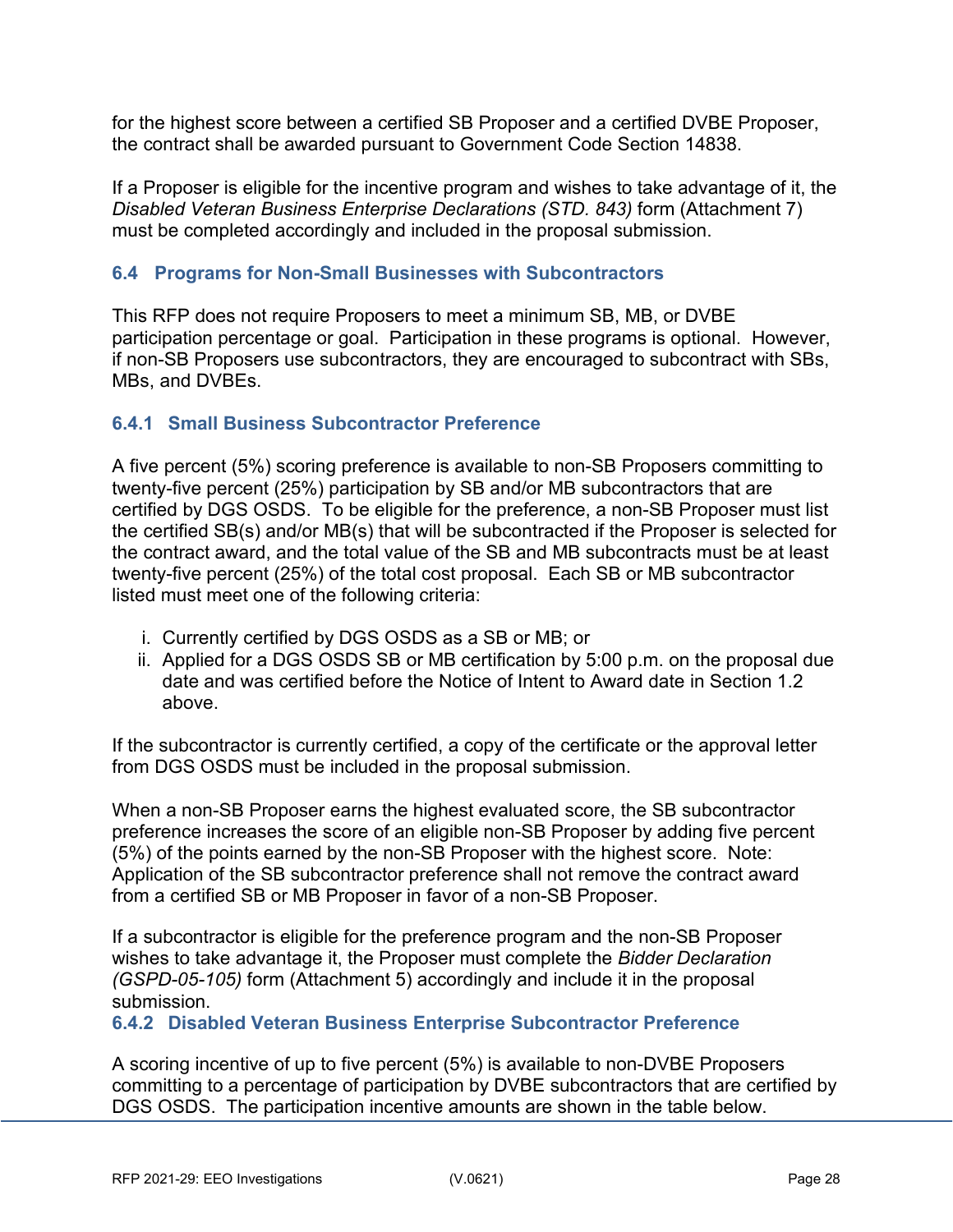| <b>Committed DVBE Participation</b> | <b>DVBE Incentive Amount</b> |
|-------------------------------------|------------------------------|
| 5% or more                          | 5% (maximum)                 |
| 4% to 4.99%                         | 4%                           |
| 3% to 3.99%                         | 3%                           |
| 2% to 2.99%                         | 2%                           |
| 1% to 1.99%                         | $1\%$                        |

To be eligible for the incentive, a non-DVBE Proposer must list the certified DVBE(s) that will be subcontracted if the Proposer is selected for the contract award, and the total value of the DVBE subcontracts must be at least one percent (1%) of the total cost proposal. Each DVBE subcontractor listed must meet one of the following criteria:

- i. Currently certified by DGS OSDS as a DVBE; or
- ii. Applied for a DGS OSDS DVBE certification by 5:00 p.m. on the proposal due date and was certified before the Notice of Intent to Award date in Section 1.2 above.

If the subcontractor is currently certified, a copy of the certificate or the approval letter from DGS OSDS must be included in the proposal submission.

The DVBE subcontractor incentive increases the score of an eligible non-DVBE Proposer by adding between one and five percent (1%-5%) of the total points available, including cost proposal points. Note: Application of the DVBE subcontractor preference shall not remove the contract award from a certified DVBE Proposer in favor of a non-DVBE Proposer.

If a subcontractor is eligible for the incentive program and the non-DVBE Proposer wishes to take advantage of it, the Proposer must complete the *Disabled Veteran Business Enterprise Declarations (STD. 843)* form (Attachment 7) accordingly and include it in the proposal submission.

## <span id="page-28-0"></span>**6.5 Target Area Contract Preference Act**

This RFP does not include Target Area Contract Preference Act (TACPA) preferences. However, during the RFP process, Proposers may apply for the preference. When doing so, Proposers are encouraged to review their request documentation carefully to ensure that their submissions conform to the preference program's requirements. More information is available at [http://www.pd.dgs.ca.gov/disputes/default.htm.](http://www.pd.dgs.ca.gov/disputes/default.htm)

If the Proposer is eligible for the preference program and wishes to take advantage of it, the Proposer must complete the *Target Area Contract Preference Act Preference Request for Goods and Services Solicitations (STD. 830)* form (Attachment 8) and the *Bidder's Summary of Contract Activities and Labor Hours (DGS/PD 526)* form (Attachment 9) and include them in the proposal submission.